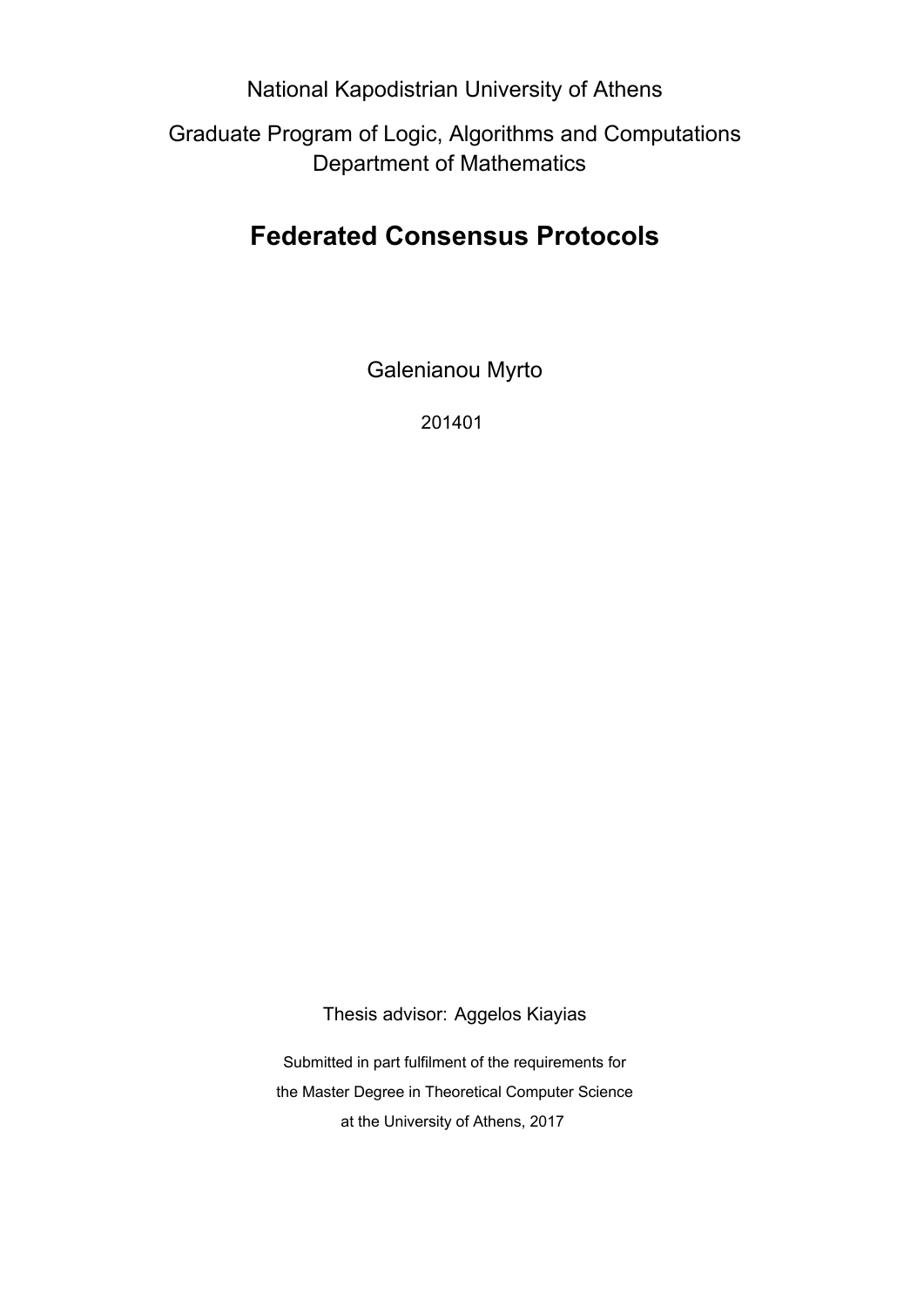Η παρούσα Διπλωματική Εργασία εκπονήθηκε στα πλαίσια των σπουδών για την απόκτηση του Μεταπτυχιακού Διπλώματος Ειδίκευσης  $\sigma$ m

Λογική και Θεωρία Αλγορίθμων και Υπολογισμού που απονέμει το Τμήμα Μαθηματικών

**TOD** 

Εθνικού και Καποδιστριακού Πανεπιστημίου Αθηνών

Εγκρίθηκε την 88/7/2017 από Εξεταστική Επιτροπή αποτελούμενη από τους:

**Ονοματεπώνυμο** Βαθμίδα Ynovoach 1. KIATIAS ATRENDE Av. La mymm) 2 Majoupz (n. 10. Av. Kadnzner) 3 Turakus Suf Erik Kalagusus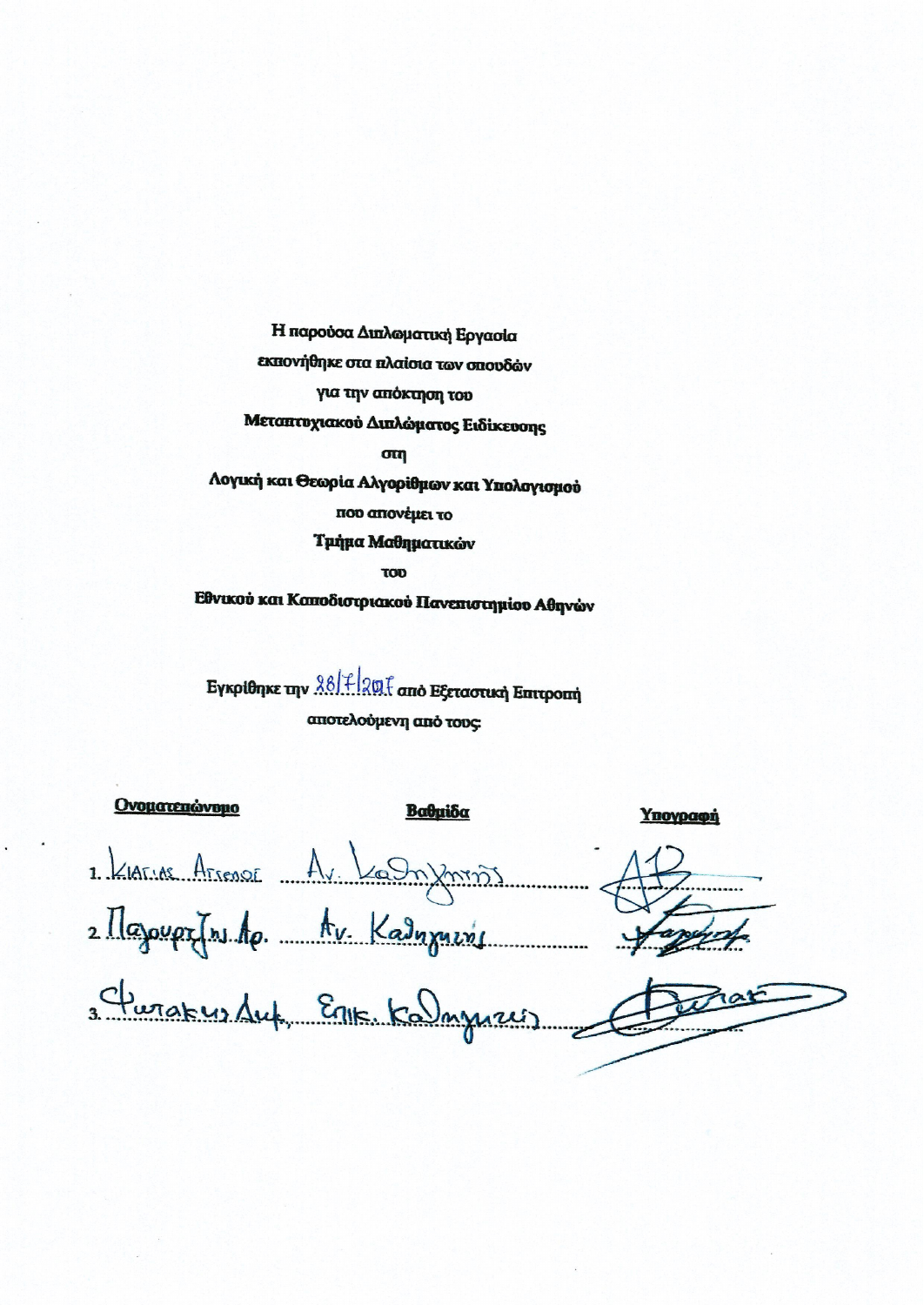#### **Abstract**

This dissertation studies consensus protocols and specifically Raft and the Stellar Consensus protocol. We first define the execution model under which we study the protocols as well as the notion of a robust transaction ledger that we want the protocols to maintain and its properties. We proceed by presenting Raft as concrete algorithm and we prove that indeed Raft maintains a robust transaction ledger. We then move to the Stellar Consensus protocol and analyse federated voting, Stellar's mean to reach consensus. Subsequently, we present the two protocols that constitute the Stellar Consensus protocol, the Nomination and Ballot protocol, as concrete algorithms and further explore their properties. Finally, we show that the Ballot protocol has both persistence and liveness, the two necessary properties a protocol need to have to maintain a robust transaction ledger.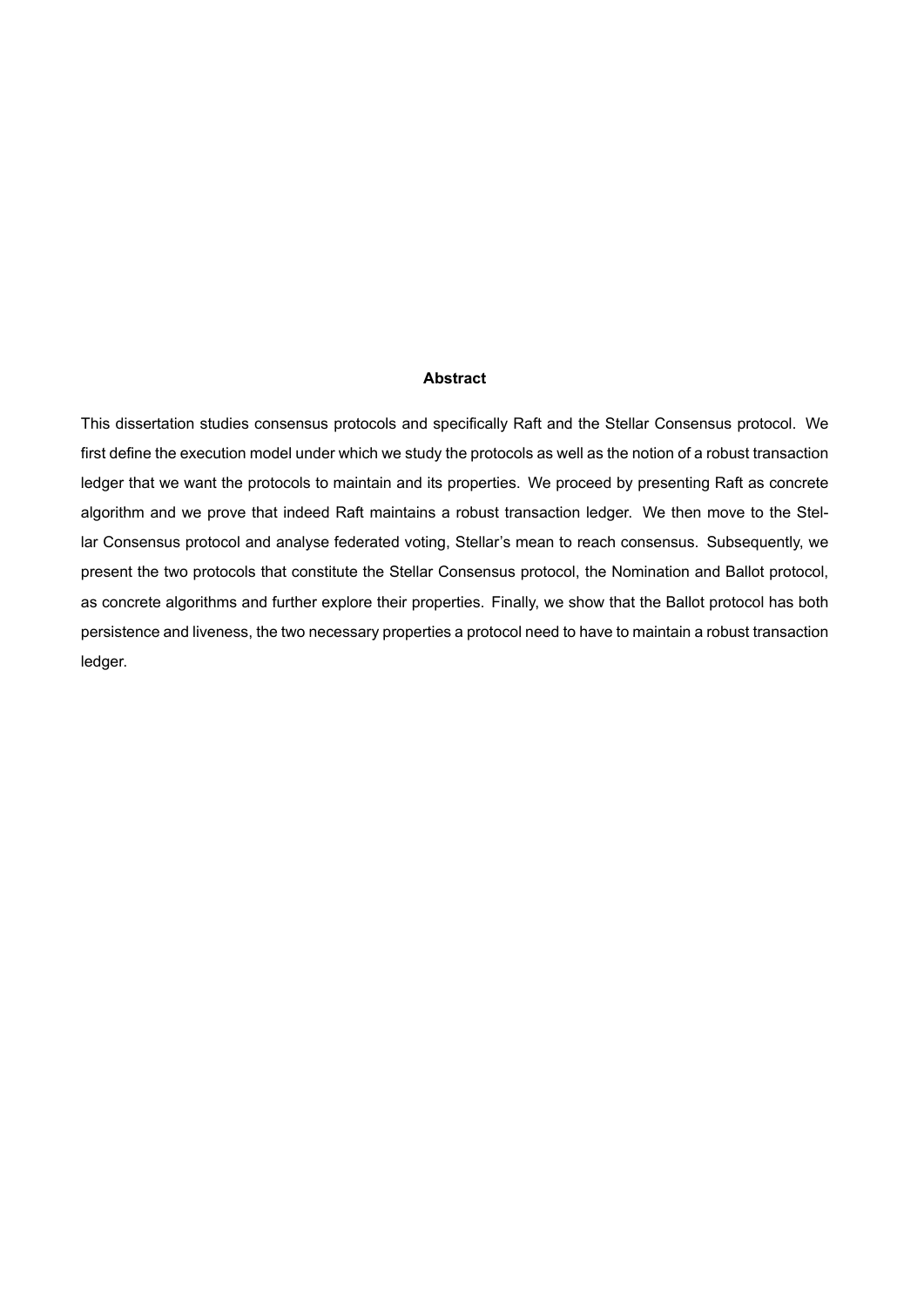#### **Περίληψη**

Αυτή η διπλωματική εργασία μελετά πρωτόκολλα συναίνεσης και συγκεκριμένα το πρωτόκολλο Raft και το πρωτόκολλο Stellar Consensus. Αρχικά ορίζουμε το μοντέλο εκτέλεσης υπό το οποίο μελετάμε τα πρωτόκολλα όπως και την έννοια του ισχυρού κατάστιχου συναλλαγών και τις ιδιότητές του. Στη συνέχεια παρουσιάζουμε το πρωτόκολλο Raft σε αλγοριθμική μορφή και δείχνουμε ότι πράγματι το Raft υλοποιεί ένα ισχυρό κατάστιχο συναλλαγών. Συνεχίζουμε με το πρωτόκολλο Stellar Consensus και αναλύουμε την ομόσπονδη ψηφοφορία, το βασικό μέσο που χρησιμοποιεί το Stellar Consensus για να πετύχει συνέναιση. Έπειτα παρουσιάζουμε τα δύο πρωτόκολλα που αποτελούν το Stellar Consensus, το πρωτόκολλο Nomination και το πρωτόκολλο Ballot, σε αλγοριθμική μορφή. Τέλος δείχνουμε ότι το πρωτόκολλο Ballot έχει και τις δύο απαραίτητες ιδιότητες που οφείλει να έχει ένα πρωτόκολλο για να διατηρεί ένα ισχυρό κατάστιχο συναλλαγών.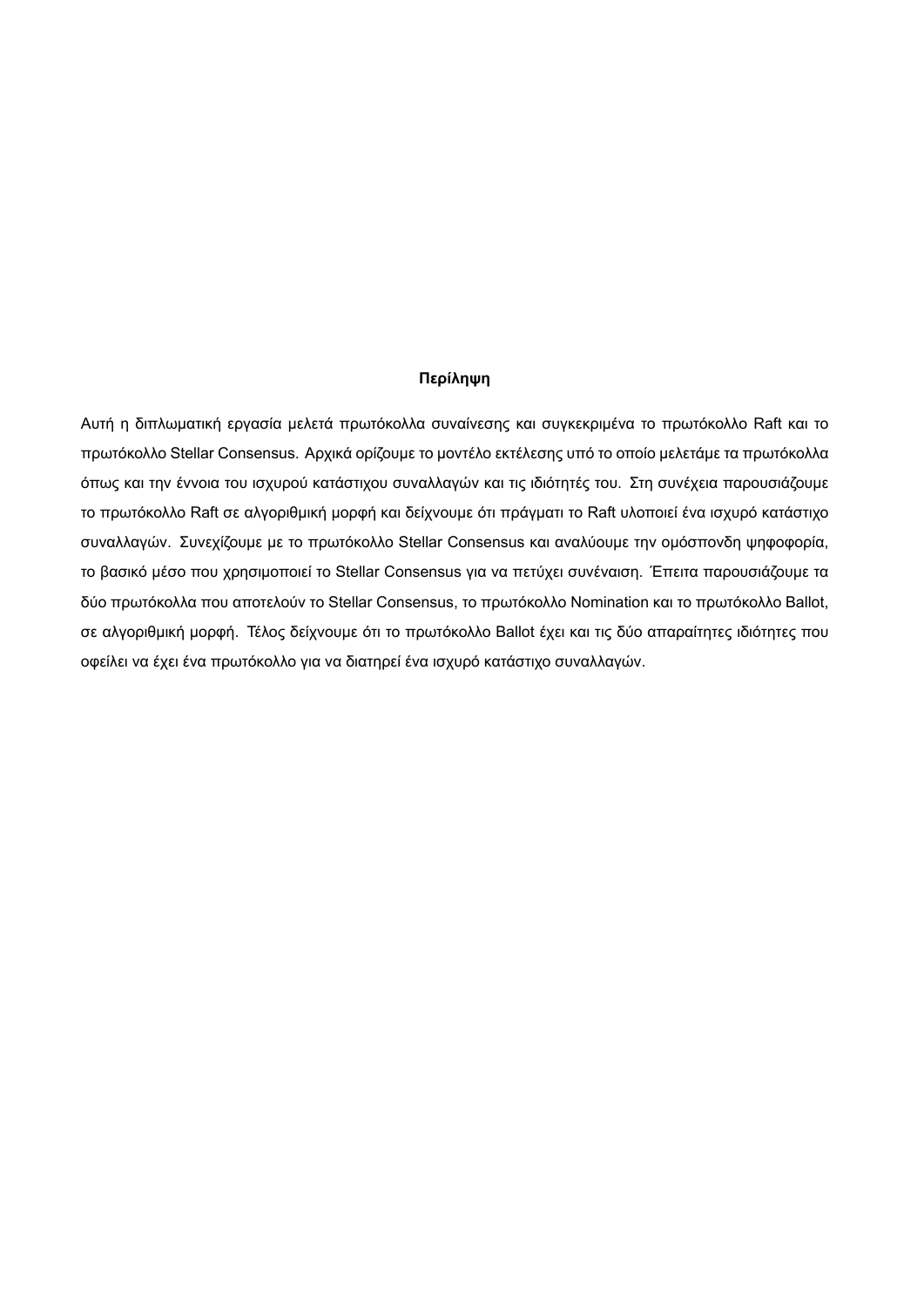### **Acknowledgements**

I would like to express my appreciation to my supervisor, A.Kiayias, for his constant help, encouragement and guidance. Moreover, I would like to express my gratitude to my colleagues, Zeta Avarikioti and Isidoros Tziotis for their help and support through out the preparation of this master thesis. Our years in this master program I hope will be the beginning of a long friendship. Lastly, I would like to express my gratitude to my family and especially my sister. Without her support this thesis would never have been completed.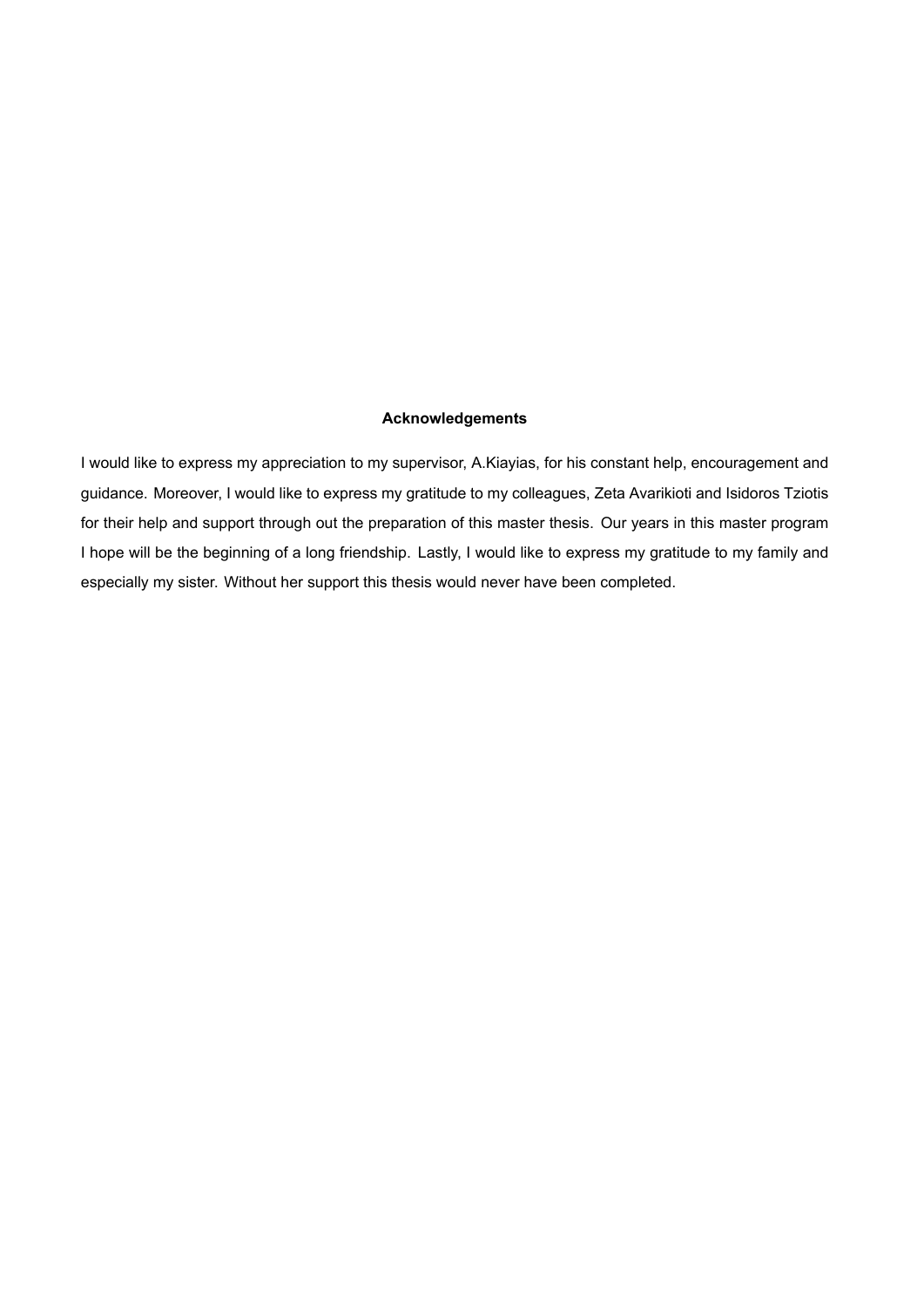*A path is made by walking on it* Zhuang Zhou, chinese philosopher.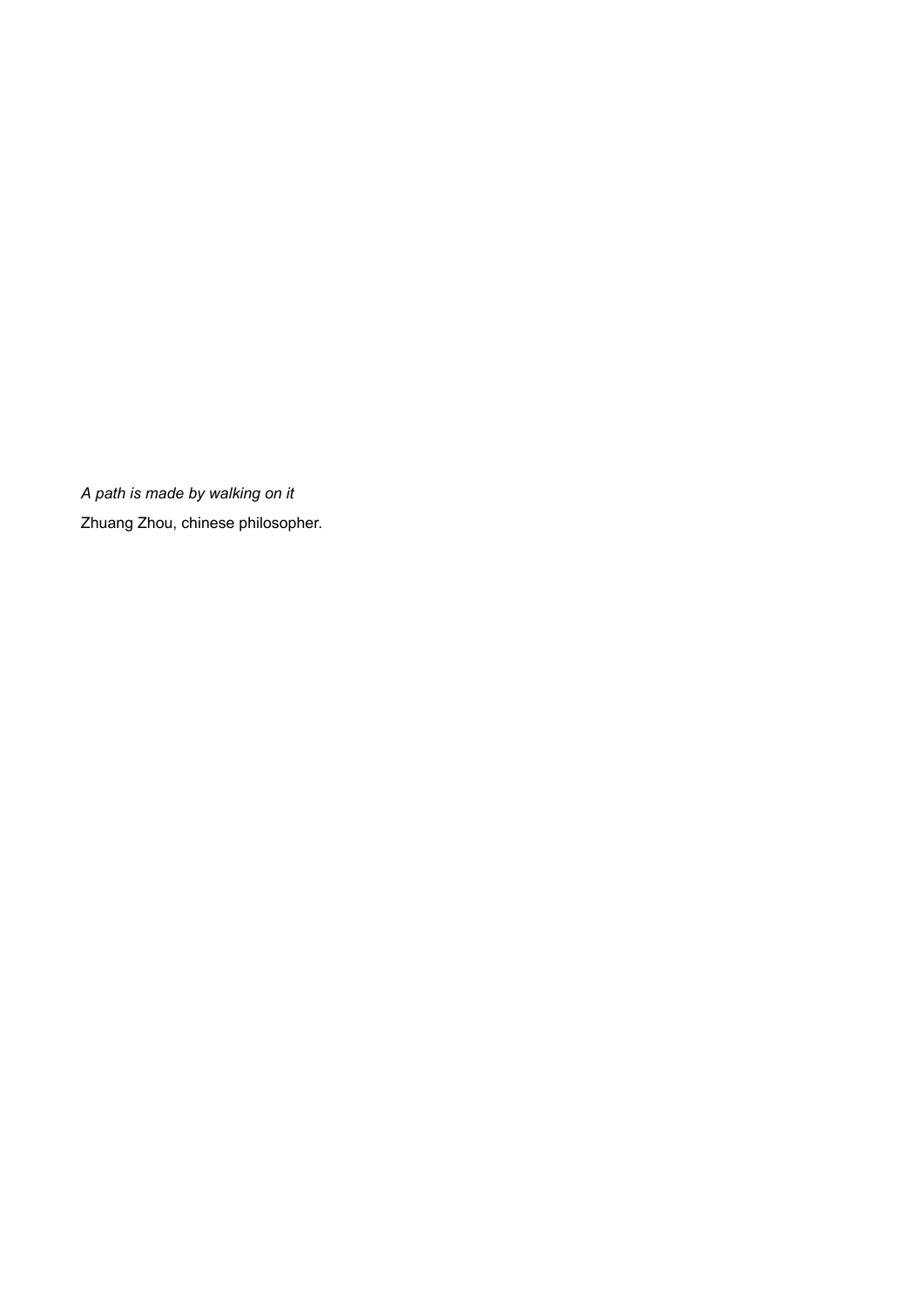# **Contents**

| 1            |       | Introduction                      | $\mathbf{2}$   |
|--------------|-------|-----------------------------------|----------------|
|              | 1.1   |                                   | $\overline{2}$ |
|              | 1.2   |                                   | $\mathbf{3}$   |
|              |       |                                   | -4             |
| $\mathbf{2}$ | Model |                                   | 5              |
|              | 2.1   |                                   | 5              |
|              | 2.2   |                                   | 6              |
| 3            |       | <b>Raft Consensus Protocol</b>    | 7              |
|              | 3.1   |                                   |                |
|              | 3.2   |                                   |                |
|              | 3.3   |                                   |                |
| 4            |       | <b>Stellar Consensus Protocol</b> | 13             |
|              | 4.1   |                                   |                |
|              | 4.2   |                                   |                |
|              | 4.3   |                                   |                |
|              | 4.4   |                                   |                |
|              |       | 4.4.1                             |                |
|              |       |                                   |                |
| 5            |       | <b>Conclusion</b>                 | 30             |
|              | 5.1   |                                   |                |
|              | 5.2   |                                   |                |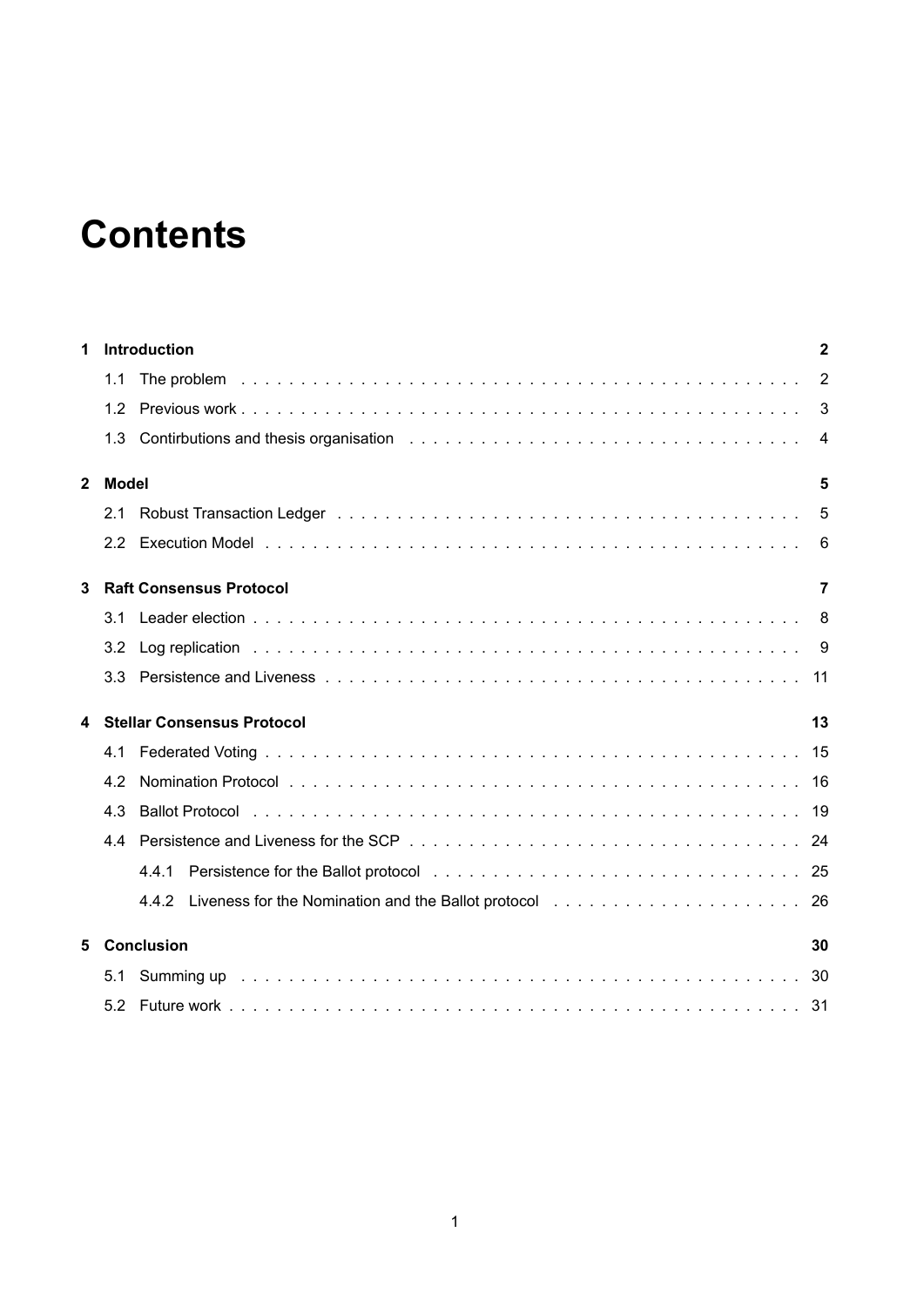### **Chapter 1**

## **Introduction**

### **1.1 The problem**

In everyday life people with different backgrounds and opinions that work for a common goal are asked to make decisions jointly. For this to be achieved members of the group need first to meet in the same place, then all opinions need to be expressed and finally people turn to a previously agreed voting procedure to make a final decision. Anyone who has found himself in such a situation can imagine the difficulties and problems that arise before that final decision is made. Computer systems must also deal with a version of the same problem in order to communicate and agree on different tasks.

In distributed computing, the consensus problem is one of the central topics which has attracted intensively the research community for many years. The consensus problem is the problem of getting a set of nodes in a distributed system to agree on a value. A node which can have arbitrary behaviour is called byzantine. This includes not sending any messages at all, sending different and wrong messages to different neighbours, collusion, or lying about the input value. A consensus protocol that tolerates byzantine failures must be resilient to every possible error that can occur.

Consensus allows a computer network to communicate and work as one group that can survive the failures of some of its members. All computers -or nodes- in the network follow a protocol that guides them to agree on a task or value. Nodes often need to elect a leader to coordinate their actions, since consistency is an important property the protocol they are following needs to maintain. Failures can include nodes coming and going during normal operations, unresponsive nodes but also malicious ones. Nodes need to react quickly to changes in a well defined manner in order for the system to continue to operate properly. Distributed consensus can help with all these challenges.

Distributed consensus is also a computer science term often associated with cryptocurrencies. A consensus algorithm ensures that the next block in a blockchain is the one and only version of the truth, and it keeps malicious entities from successfully forking the chain. A blockchain is a public ledger that records transactions and it is distributed to all nodes in the network. In the blockchain transactions are permanently recorded in blocks and blocks are linked and from the beginning of the chain to the most current block giving the public

2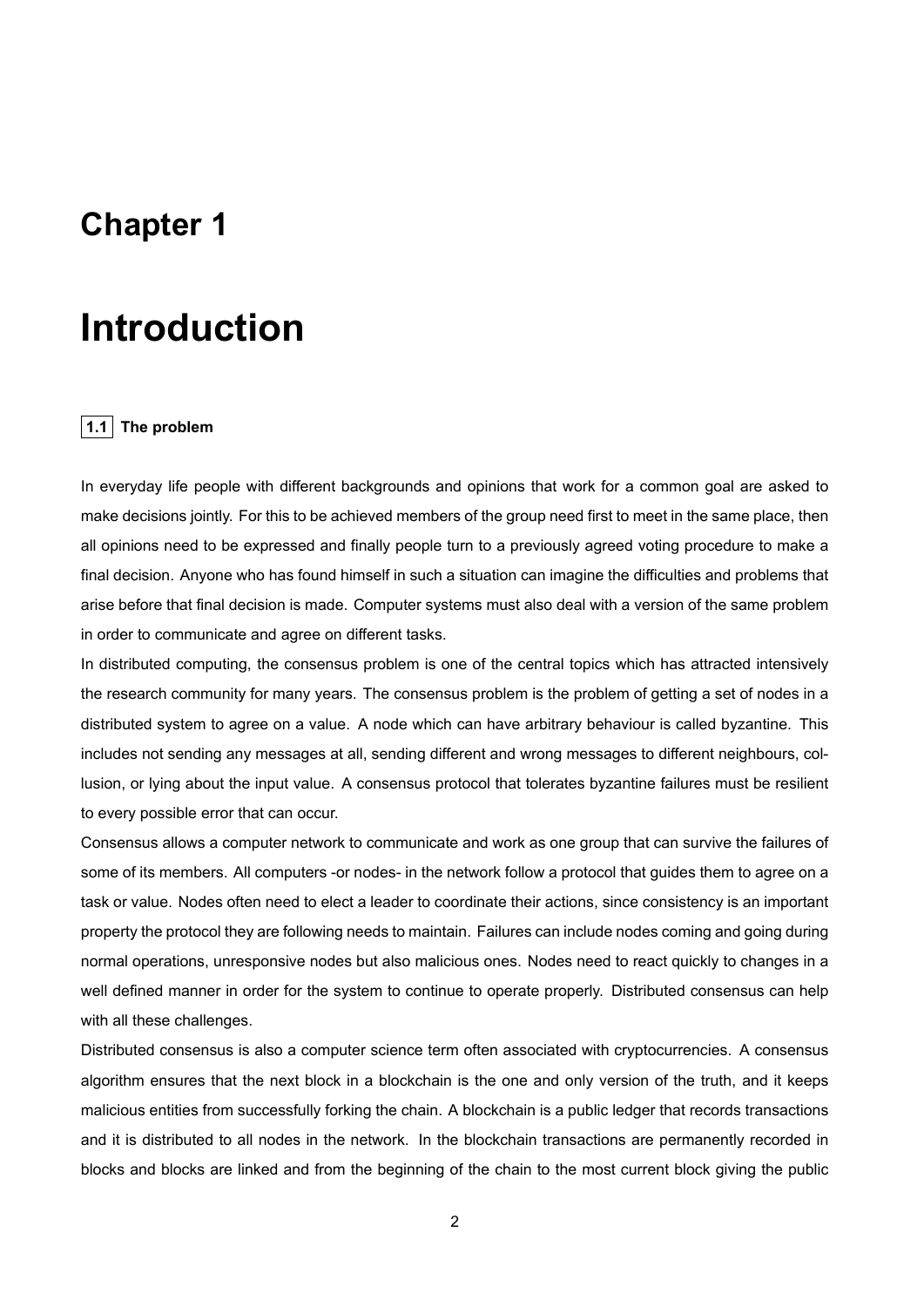ledger the name blockchain. The blockchain acts as a single source of truth, since the history of all exchanges that take place between the peers in the network is recorded there. Bitcoin [6] uses *proof of work* to maintain its blockchain, while other digital currencies may use *proof of stake* or other ways to maintain their blockchain.

### **1.2 Previous work**

There are two main timing models under which we study consensus. The synchronous and the asynchronous model. In the synchronous model, all message exchanges happen in rounds. In one round a node may send all the messages it requires while receiving all messages from other nodes. No message from one round may influence any messages sent in the same round. In the asynchronous model, algorithms are event based A message sent from one node to another will arrive in a finite but unbounded time. There is no deterministic algorithm which always achieves consensus in the asynchronous model. This result, known as the *FLP impossibility proof* [13] does not state that consensus can never be reached, but that under the model's assumptions, no algorithm can always reach consensus in bounded time.

One of the most famous distributed consensus protocols is Paxos [2]. Although no deterministic fault tolerant consensus protocol can guarantee progress in an asynchronous network, Paxos guarantees *safety* and the conditions that could prevent it from making progress are considered difficult to happen. However, Paxos is a protocol with significant difficulty to understand and moreover with considerable difficulty in implementation. Another well-known consensus algorithm is Viewstamped Replication [10]. Viewstamped Replication was created around the same time as Paxos and it is a replication protocol rather than a consensus protocol. It uses consensus as part of supporting a replicated state machine.

Solving the problem of distributed consensus was one of the reasons that attracted researchers to Bitcoin and enabled the explosion in the number of "alt coins" (alternative cryptocurrencies). Nodes in the Bitcoin network try to solve a cryptographic problem, where the probability of finding the solution is proportional to the computational effort, and the node that solves the problem has their version of the block of transactions added to the blockchain and accepted by all of the other nodes. The proof of work scheme can be used to solve Byzantine Agreement. In their paper *The Bitcoin Backbone Protocol: Analysis and Applications* [7], Garray, Kiayias and Leonardos showed that the Backbone protocol satisfies the Byzantine Agreement properties, assuming that the adversary's hashing power is less than  $1/3$ , with an error that decreases exponentially in the length of the chain.

In the last few years, the byzantine fault tolerance theory has become more popular, due to the success of the blockchain technology of Bitcoin and the protocols behind the cryptocurrencies, like CryptoNote [12] in Ethereum. Every year more and more people are trying to explore and expand the world of cryptocurrencies and as a result, new protocols and ideas often arise and open new discussions. An example to that is the Tendermint [11] protocol. Tendermint consists of a blockchain consensus engine (Tendermint core) and a generic application interface and solves Byzantine consensus using proof of stake.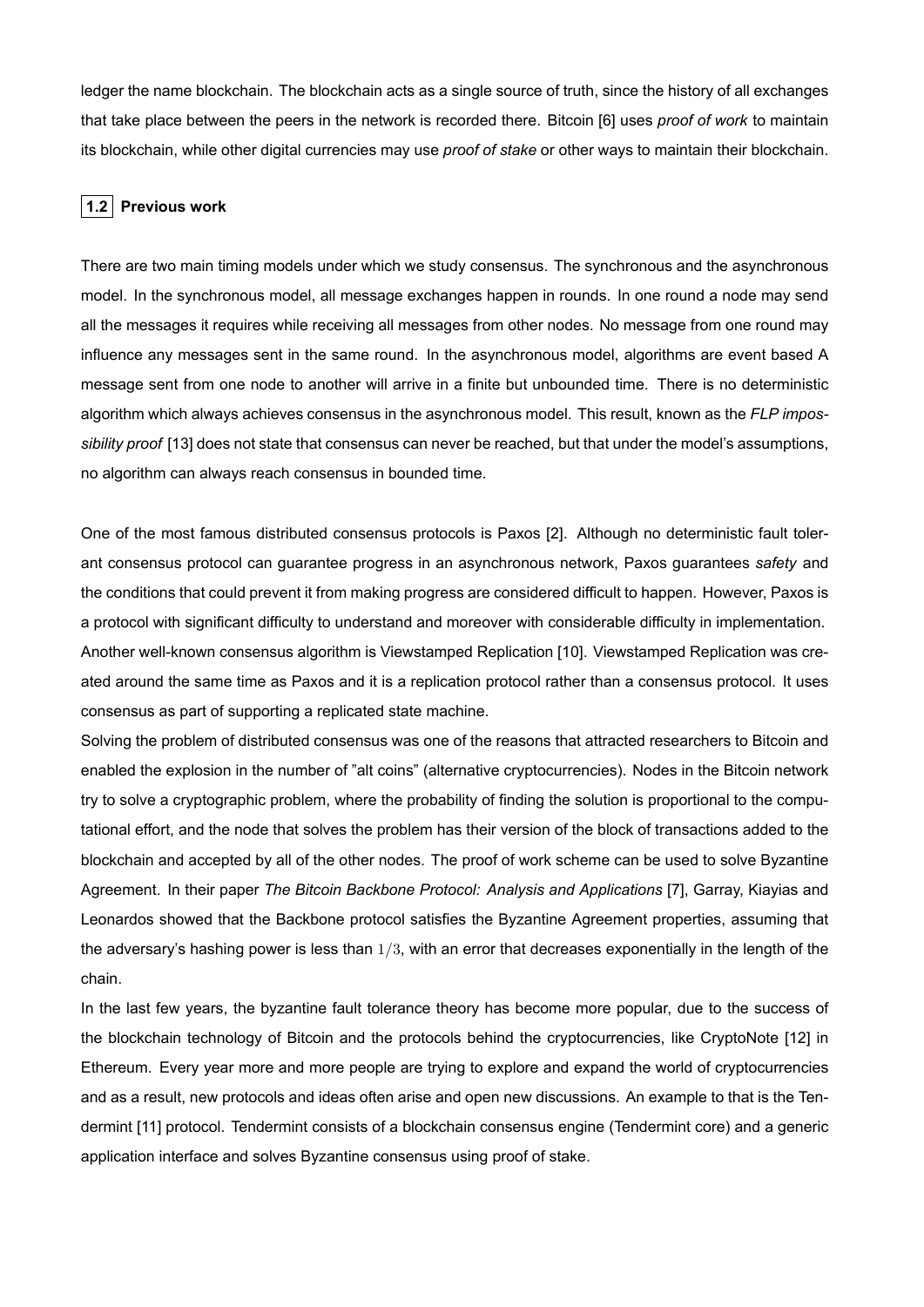### **1.3 Contirbutions and thesis organisation**

Motivated by the analysis of the Bitcoin protocol in*The Bitcoin Backbone Protocol: Analysis and Applications*, we express both Raft and the Stellar Consensus Protocol in the form of an algorithm and subsequently we examine them under the model presented in chapter 2, a model greatly inspired by the paper *Ouroboros: A Provably Secure Proof-of-Stake Blockchain Protocol* [9] as well. Specifically, in chapter 2, we define the notion of *robust transaction ledger* and the properties a protocol must have to implement one, as well as the execution model under which we study the protocols.

We consider the protocols as federated consensus protocols, since in both cases the nodes running the protocol in order to reach consensus they need to join together, in a way dictated by the protocol and form a unit, within which consensus is reached. Chapter 3 is devoted to the first consensus algorithm we study *The Raft consensus algorithm.* Raft was first introduced in 2013 by *Diego Ongaro and John Ousterhout* in an effort to create an understandable consensus algorithm, that would allow more accurate implementations and it has many similarities to Oki and Liskov's Viewstamped Replication. Under the model presented in chapter 2, we show that Raft implements a robust transaction ledger.

The second consensus algorithm we study, *The Stellar consensus protocol (SCP)* is presented and analysed in chapter 4. SCP is different to previous consensus algorithms, since the main tool used to reach consensus is *federated voting*. Federated voting gives the protocol the advantage of creating a network open to anyone, in contrast for example to proof of work where a miner needs enough computational power to keep up with the rest of the network. Since not everyone can have the necessary equipment to be a miner, not everyone can participate in ensuring the integrity of the system.

The core of SCP is a consensus algorithm that consists of two protocols, the Nomination and the Ballot protocol. Both the Nomination and the Ballot protocol implement federated voting. In short, to agree on a set values, nodes executing the Nomination protocol must vote, accept and confirm statements concerning those values. Subsequently, the set of values is combined (deterministically) to a single value and a ballot consisting of a counter and the combined value is created. In the Ballot protocol to agree on a ballot, nodes must accept and confirm statements concerning that ballot.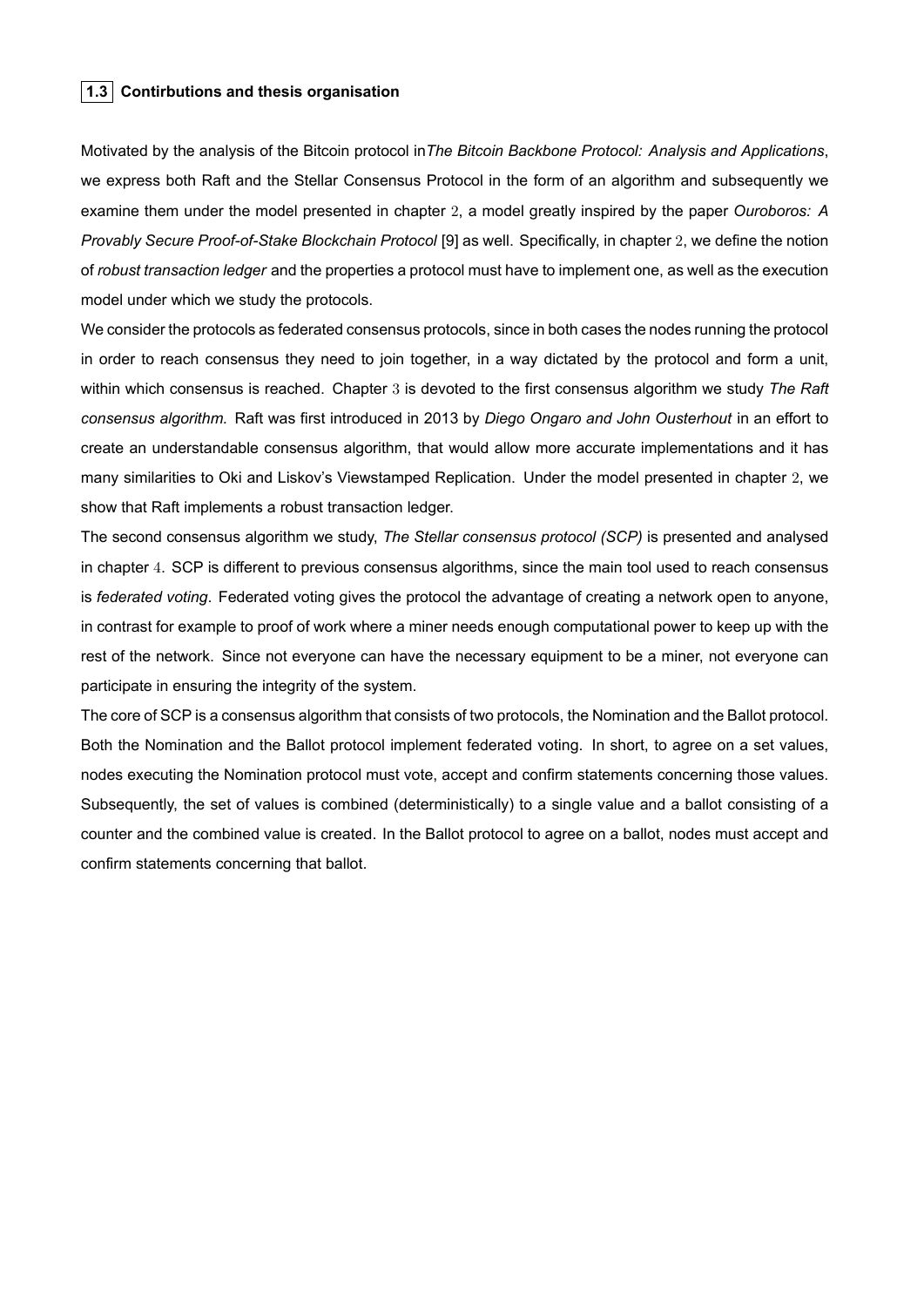### **Chapter 2**

## **Model**

In order to describe the protocols better and argue about their properties, we first need to define the model under which they are examined. Specifically, since the protocols main job is to maintain a public ledger we need to define what a robust transaction ledger is. Furthermore, we need to specify the notion of protocol execution.

### **2.1 Robust Transaction Ledger**

The protocols we study maintain a ledger of transactions. The ledger is divided in slots, indexed by an integer *i ∈ {*1*,* 2*, ...}* that increases monotonically overtime. Every slot stores a block of transactions, those that the nodes agreed on while executing the protocol for that specific slot.

Nodes are equipped with "almost synchronized" clocks to help them during the execution of the protocols, with collectively assigning a block of transactions to the current slot. The clocks are implemented in manner that best fits the protocol.

The time window that corresponds to a slot is sufficient to ensure that all messages send by honest nodes at the beginning of the time window will be received by an other honest node by the end of that window. This means that even though time delays may occur, they will not exceed the slot's time window.

**Robust Transaction Ledger** A protocol Π implements a robust transaction ledger provided that the ledger maintained by Π is divided into blocks of transactions that determine the order in which those transactions were included in the ledger. A robust transaction ledger satisfies the following properties :

- **Persistence:** Once an honest node claims a transaction *tx* is *stable*, every other honest node will either report *tx* in the same position in the ledger or will not report any transaction conflicting *tx* as *stable*. A transaction is considered *stable* if and only if it is in a block that is more than *k* blocks deep in the ledger
- **Liveness:** If all honest nodes in the system attempt to include a certain transaction, then after the passing of time corresponding to *l* slots, all nodes, if queried and responding honestly, will report that transaction as stable.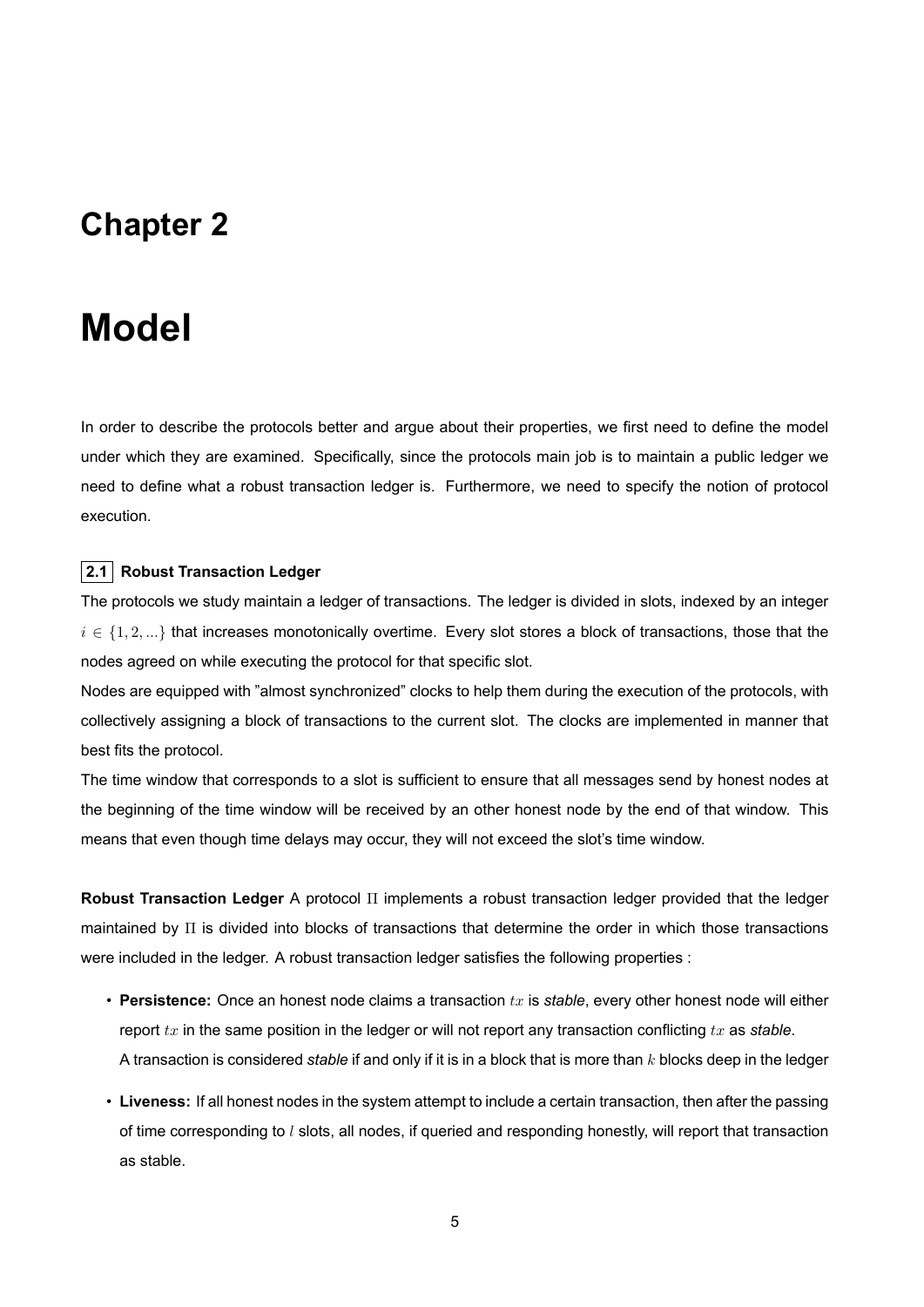### **2.2 Execution Model**

We consider an environment *Z* that generates all the nodes that run a protocol Π and a controller (a control program) *C*. Together (*Z, C*) are responsible for the execution of the protocol.In the protocols we examine, nodes are aware of the number of nodes running the protocol.

Specifically, *Z* generates a set of nodes *V* that run protocol Π and an adversary *A*. All nodes have an input tape, denoted *Input*() and *Z* is responsible for providing nodes' inputs in the round indicated by Π and also receives all the outputs. In our model nodes have access to two functionalities, a "Diffuse" and a "Key registration" functionality. Both of them are described below:

- **Diffuse functionality** To proceed with the protocol nodes need to exchange messages. They do that by using the diffuse functionality. The functionality keeps a *Receive*() tape for every node and nodes have access to their communication tape in every round. The functionality starts with round 1 and when a node gets the next message in its communication tape, the functionality marks him finished for that round. That way nodes have access to their communication tape once in every round. When all nodes are finished, the functionality includes any mew messages sent by the nodes to the necessary *Receive*() tapes and increments the number of round.
- **Key registration functionality** During the execution of the protocol, nodes need to know the public keys of the nodes they trust in order to communicate. To achieve that they enlist the help of the key registration functionality. The functionality takes as input  $n$  nodes  $v_1, ..., v_n$ , consults with the adversary  $A$  to mark the corrupted nodes and subsequently samples public and private key pairs for all the honest nodes. Public keys for the corrupted nodes are set by the adversary.

Nodes can request their public and private key as well as the public keys of all or specific nodes and the functionality will provide the information.

In every round, *Z* activates each node one by one and then the adversary. The controller's role is to ensure that *Z* activates all the necessary nodes, with respect to the protocol, the adversary and the functionalities. When *A* is activated, he can corrupt new nodes which he declares to *C*, so that the node will be considered corrupted after that point, provided that *A* was already given the necessary input by *Z* to use for the corrupt node. In all rounds, every time a corrupted node is activated by *Z*, the adversary *A* is activated instead. The adversary also has access to nodes messages and can try to confuse nodes by sending inconsistent messages and delaying message delivery. However, *A* can not change message contents. A message can be "pushed back" in the communication tape  $\Delta$  times. After that, the delayed message will be delivered. Given that, the timing model for the protocols is semi-synchronous. Moreover, honest nodes are given enough time by *Z* to process all messages delivered to them in a round. The way the communication between nodes is described, simulates communication over the Internet, where messages can be delayed but will eventually be delivered and malicious parties can sent messages using the identity of someone else.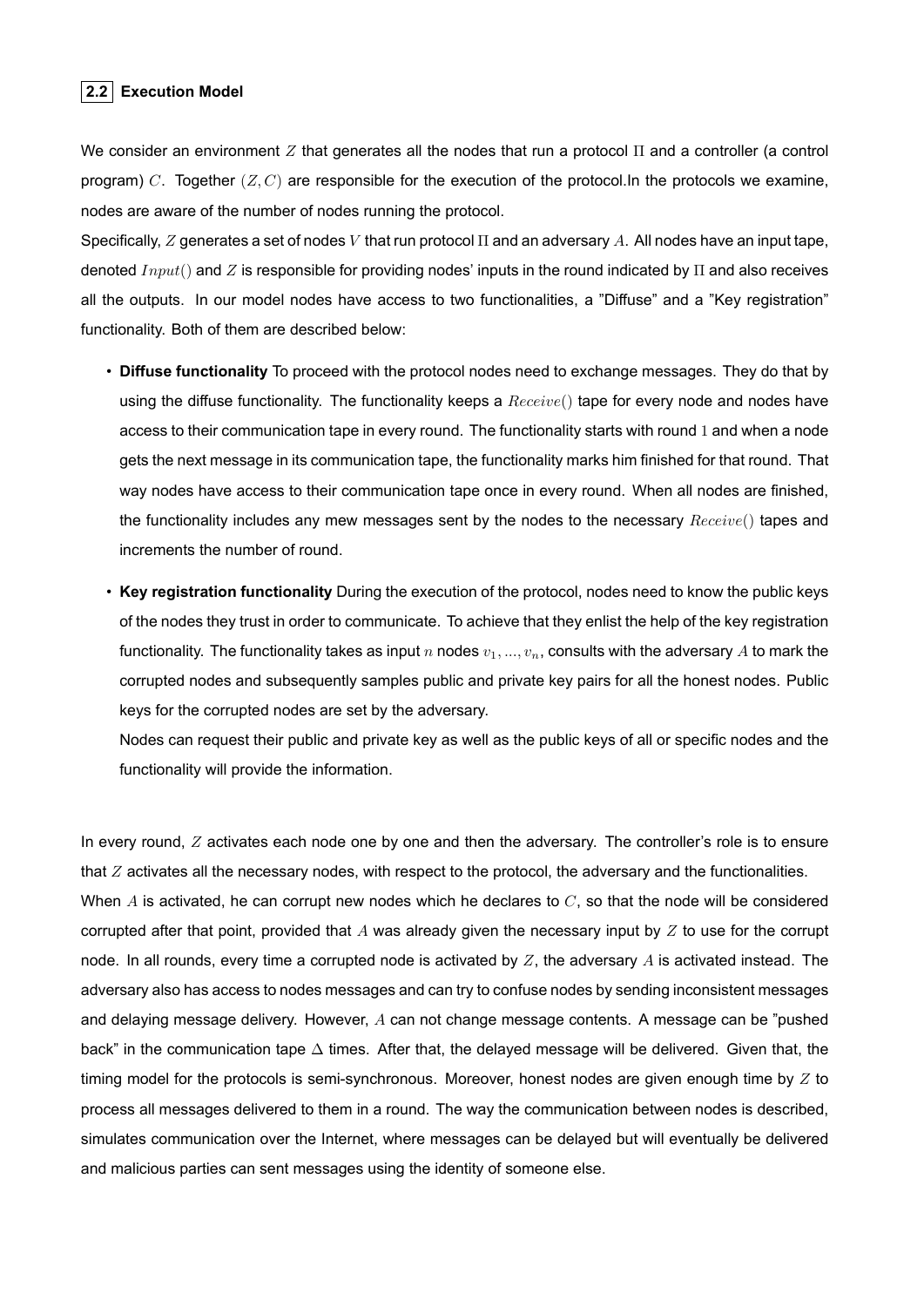### **Chapter 3**

## **Raft Consensus Protocol**

Raft [4] is a consensus protocol, created as an alternative to Paxos, one that would cover certain weak spots in Paxos. Specifically, Paxos is a protocol with significant difficulty to understand and moreover with considerable difficulty in implementation. Raft is designed, with a primary goal to be understandable. That way, it provides a solid foundation to build practical systems.

Every node in Raft, during the execution of the protocol maintains a state, that of *a leader, a follower or a candidate*. To reach consensus, nodes first elect a leader and subsequently that leader gets complete responsibility for managing client requests and maintaining the replicated log. Leaders send periodic *heartbeats* (empty *AppendEntries*() requests) as a way to maintain authority. If at some point the leader finds out that he is out of date he returns to follower state.

A node in follower state is passive, meaning that it simply responds to requests from leaders or candidates. Candidate state is used to elect a new leader.

The protocol is divided in rounds that increase monotonically. Every round begins with an election and the candidate that wins the election becomes the leader for that round. Nodes store the current round and they include it in every message they exchange. If a node finds out that his current round number is smaller than that of other nodes it updates the round number to a larger value. If a candidate or a leader learns that his round number is out of date it returns to follower state. Nodes ignore messages with round number smaller than their current one.

We can consider every round or leader term as a "stand-alone" execution of the protocol and all the requests handled by that leader as a block of transactions that occupy one slot in the ledger.

Given all the above, we can separate Raft in two parts, that can will be examined separately in the following sections :

- 1. Leader election
- 2. Log replication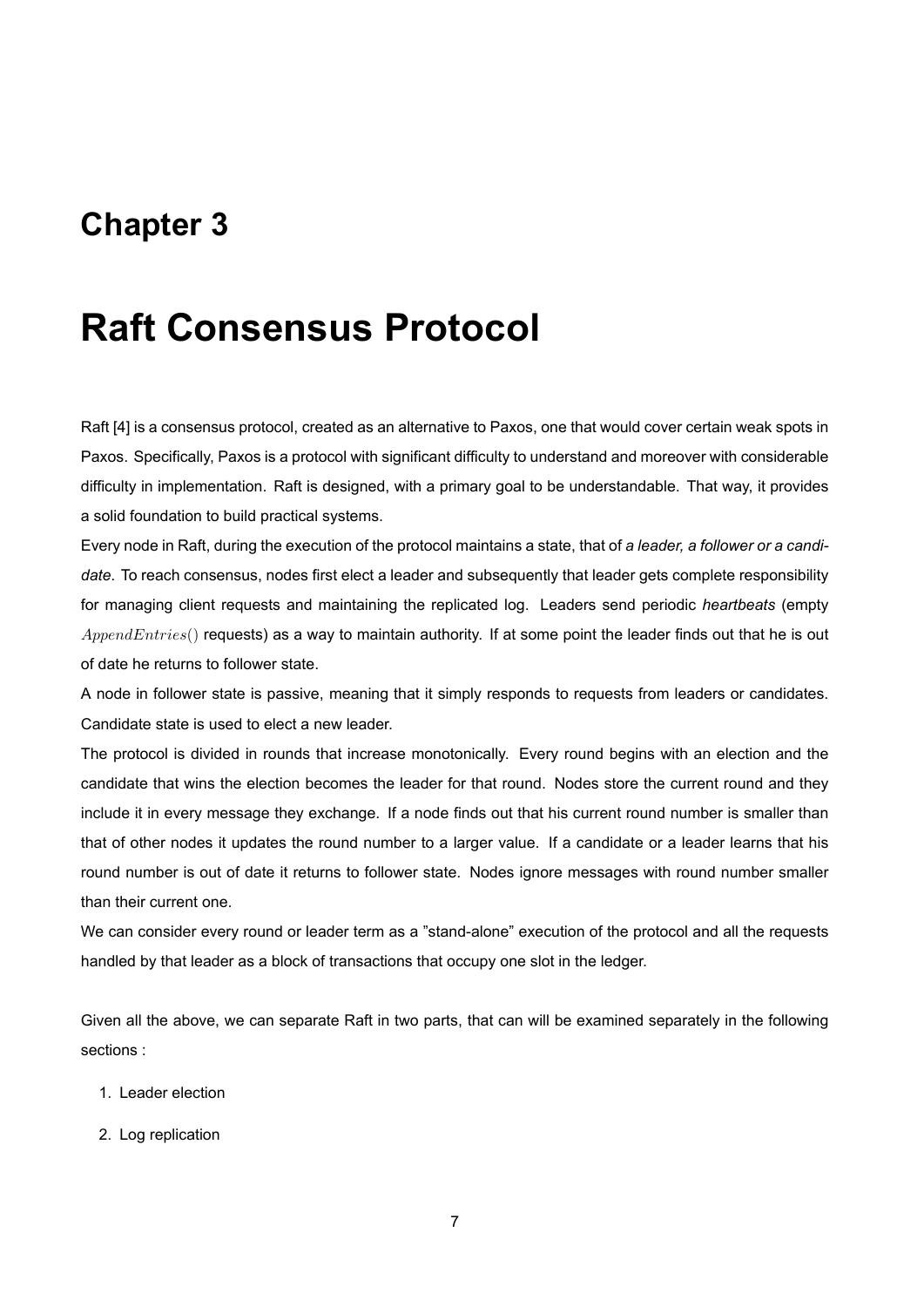### **3.1 Leader election**

Every node in Raft begins as a follower and remains a follower as long as he receives valid messages. If a long period of time passes with no communication, the node increments its round number and turns its state to candidate. He then sends a *RequestVote* to all other nodes. The time period that passes before a node turns to candidate state is called *election time-out* and it is different for every node.

The node will remain a candidate until one of the following happens :

- He wins the election, by receiving votes from a majority of nodes. Nodes vote at most for one candidate, the one whose *RequestVote* they receive first.
- Another node becomes leader. While waiting for the votes to become leader, the candidate may receive an *AppendEntries* message from another node, that claims to be leader. If the round number of that node is is at least as large a the candidate's round number, he recognizes the leader and returns to follower state.
- A period of time passes with no winner. If many nodes turn to candidate state at the same time, there is the possibility of a split vote. In that case, each candidate will time-out, increment it's round number and start a new election. To avoid split votes and resolve them quickly when they happen, Raft uses randomized election time-outs.

Election time-outs are chosen at random for every node from a fixed interval. That way, in most cases only one node will time-out, win the election and establish leadership. When a split vote happens, all candidates restart their randomized election time-out at the beginning of the new election. That reduces the likelihood of a new split vote.

Τhe *LeaderElection*() function, given bellow, is called at the beginning of the protocol, after the election timeouts are set for every node.

The *V oteCount*() function called by the *LeaderElection* does exactly what it's name defines. Specifically, the function returns the number of messages containing positive votes for the node requesting the vote.

We also define the predicate  $leaderMsg(M) = True \Leftrightarrow$  the node running  $LeaderElection()$  receives an *AppendEntries*() request from another node, declaring that he is the leader.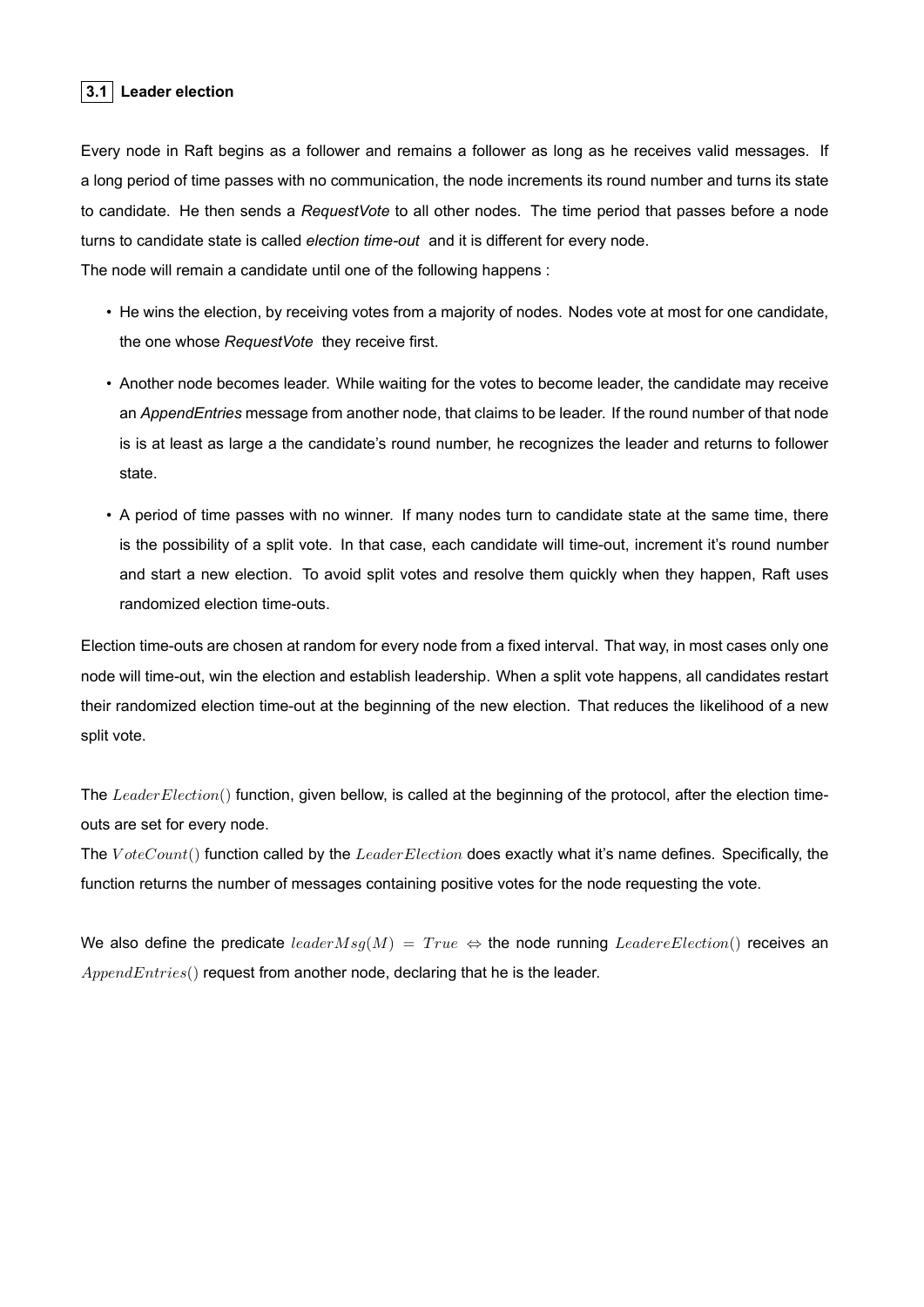### **Algorithm 1**

| 1: function LEADERELECTION( $state, r$ ) |                                  |  |
|------------------------------------------|----------------------------------|--|
| 2:                                       | $state \leftarrow candidate$     |  |
| 3:                                       | $r \leftarrow r + 1$             |  |
| 4:                                       | electronTimer()                  |  |
| 5:                                       | RequestVote()                    |  |
| 6:                                       | $M \leftarrow Receive()$         |  |
| 7:                                       | $votes \leftarrow VoteCount(M)$  |  |
| 8:                                       | if $votes \geq \frac{n}{2}$ then |  |
| 9:                                       | $state \leftarrow leader$        |  |
| 10:                                      | if $leaderMsg(M)$ then           |  |
| 11:                                      | $state \leftarrow follower$      |  |
| 12:                                      | if $electronTimer()$ then        |  |
| 13:                                      | go to step 1                     |  |

### **3.2 Log replication**

When a node becomes leader, he starts answering client requests. Client requests contain commands that need to be executed or transactions that need to be included in the ledger. The leader adds the command to his log and then sends *AppendEntries* messages to all other nodes. Once the request is replicated to a majority of nodes, the request is considered **committed** and the leader can execute the command and return the result to the client. Leaders also periodically send empty *AppendEntries* requests (heartbeats) to maintain authority. The time that passes between sending two different *AppendEntries* messages has to be smaller than that of election time-outs to keep followers from starting a new election.

Every log entry contains the command, the round number and an index number identifying the entry's position in the log. At most one entry is created by the leader for a given index number and round and entries never change position in the log.

The leader has to keep track of the highest index he knows is committed and include it in the *AppendEntries* message he sends. When a follower finds out a log entry is committed, he applies it to its log. Once a log entry is committed, all previous entries are considered committed as well. Raft also ensures that when a new leader is elected, all previous committed entries are included in his log, by preventing a candidate from being elected in case his log isn't up to date. This is done by including information about the candidate's log in the *RequestV ote* message. The vote is only granted if the candidate's log is up to date. If a leader crashes before he commits an entry, then it is up to the new leader to finish the job. A leader cannot conclude that an entry from a previous round is committed only because the entry is replicated in a majority of nodes. However, once a new entry, from the current round is committed, all prior entries are indirectly committed, due to the Log Matching Property (explained below).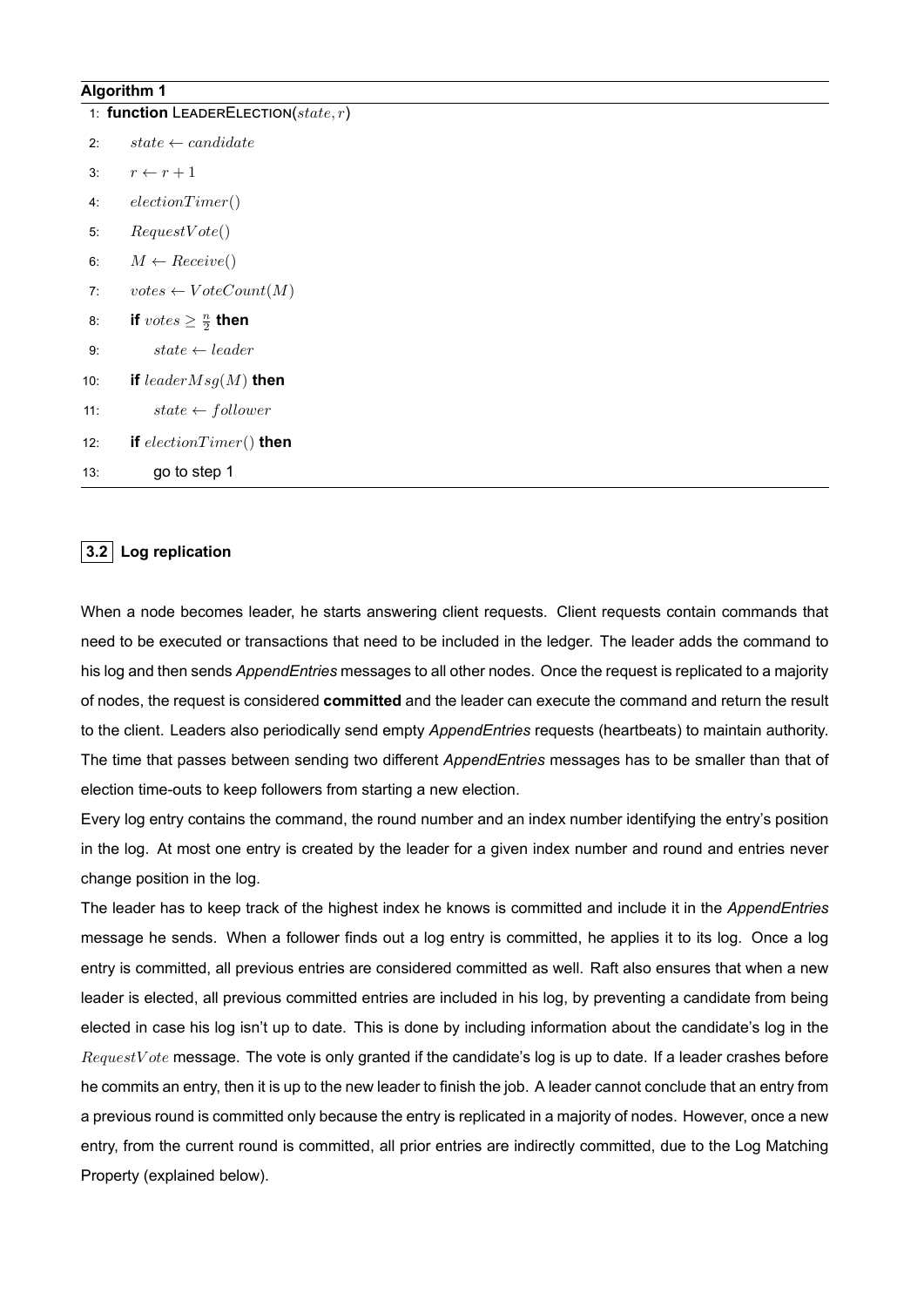When comparing two logs, we examine the index and round number of the last entry. If the logs have different round numbers, the one with the larger round number is more up to date. If the logs have the same round number, then the longer one is considered more up to date.

The leader also includes the index and round number of the entry that comes exactly before the new entries. This works as a consistency check. A follower will refuse the new entries if it doesn't have an entry with that index and round number. This allows leader and follower logs to stay consistent during a normal execution of the protocol.

The leader keeps a *nextIndex* for every follower, the index of the next entry he will sent to that specific follower. If a follower's log becomes inconsistent, the *AppendEntries* request will fail, due to the consistency check. The leader needs to handle the inconsistencies. To do that the leader first finds the latest entry that his and the follower's log agree on, by decreasing the *nextIndex* for that follower and resending the *AppendEntries* request repeatedly until it succeeds. Once the point of agreement is found the leader deletes all other entries in the follower's log after that point and sends him his entries after that point.

Given all the above, we can deduce that there are two properties satisfied by the *Log replication* procedure:

- 1. If two entries in different logs have the same index and round number, then they store the same command
- 2. If two entries in different logs have the same index and round number, then the logs are identical in all preceding entries.

We can use the consistency check as an inductive step. Initially, all logs are empty and as a result identical. The consistency check ensures that logs will remain identical while they are extended.

Log replication is the main job of the Raft protocol. Every node starts in follower state, sets the *electionT imer* and calls the *LeaderElection*() function. Once the leader is elected, the protocol continues with the log replication.

The protocol also calls an *AddEntries*() function that once again does exactly what it's name defines. If the node is the leader the function adds the node's input, *t* to the log and if the node is a follower the function adds the commands from the *AppendEntries*() requests the node has received.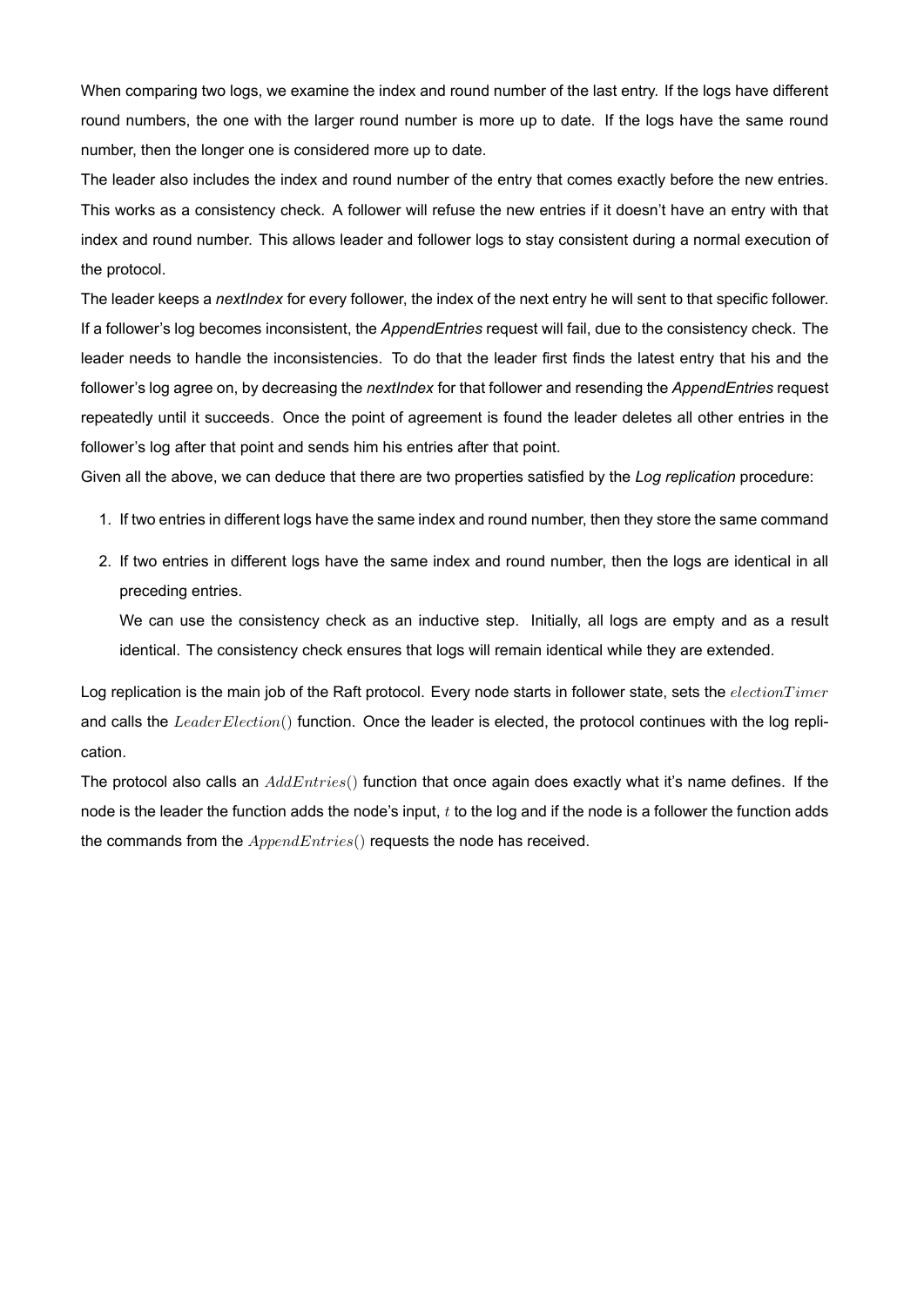### **Algorithm 2** Raft, run by node *v*, where *Input*() is the input tape and *Receive*() the communication tape

|     | 1: $state \leftarrow follower$       |
|-----|--------------------------------------|
|     | 2: $r \leftarrow 1$                  |
|     | 3: $t \leftarrow NULL$               |
|     | 4: $electronTimer()$                 |
|     | 5: LeaderElection(state, $r$ )       |
|     | 6: while $state\text{-}candidate$ do |
| 7:  | if $state = following$ then          |
| 8:  | $M \leftarrow Receiver()$            |
| 9:  | AddEntries(state, M, t)              |
| 10: | if $state = leader$ then             |
| 11: | $t \leftarrow Input()$               |
| 12: | AddEntries(state, M, t)              |
| 13: | AppendEntries()                      |
| 14: | if $electronTimer$ then              |
| 15: | $state \leftarrow candidate$         |

### **3.3 Persistence and Liveness**

Raft ensures that the following properties are true at all times during the execution of the protocol:

• **Election Safety**: At most one leader can be elected in every round.

As explained in section 3*.*1, in case of a split vote, nodes restart the *LeaderElection* function, with a higher round number. This results in a "barren" round, where no leader is elected and no transactions are included in the ledger.

- **Leader Append Only**: A leader never overwrites or deletes entries in its log, he only appends new entries. Even when inconsistencies occur, the leader will only overwrite entries in the follower's log.
- **Log Matching**: If two logs contain an entry with the same index round, then the logs are identical in all entries up through that index.

The Log Matching property follows directly from the two properties satisfied by the Log Replication procedure.

• **Leader Completeness**: If a log entry is committed in a given round, then that entry will be present in the logs of the leaders for all higher-numbered rounds.

We assume that the property does not hold. Let *i* be a the slot where leader *v<sup>i</sup>* commits an entry *tx* that is not stored by a future leader. Let  $v_j$ , the leader of slot  $j > i$  be the first leader that doesn't store  $tx$ . Since *v<sup>i</sup>* committed *tx* there is a majority of nodes that copied *tx* and there is also a majority of nodes that voted for  $v_j$  to be elected. It follows that there is a node  $v$  that both voted for  $v_j$  and has  $tx$  in his log. The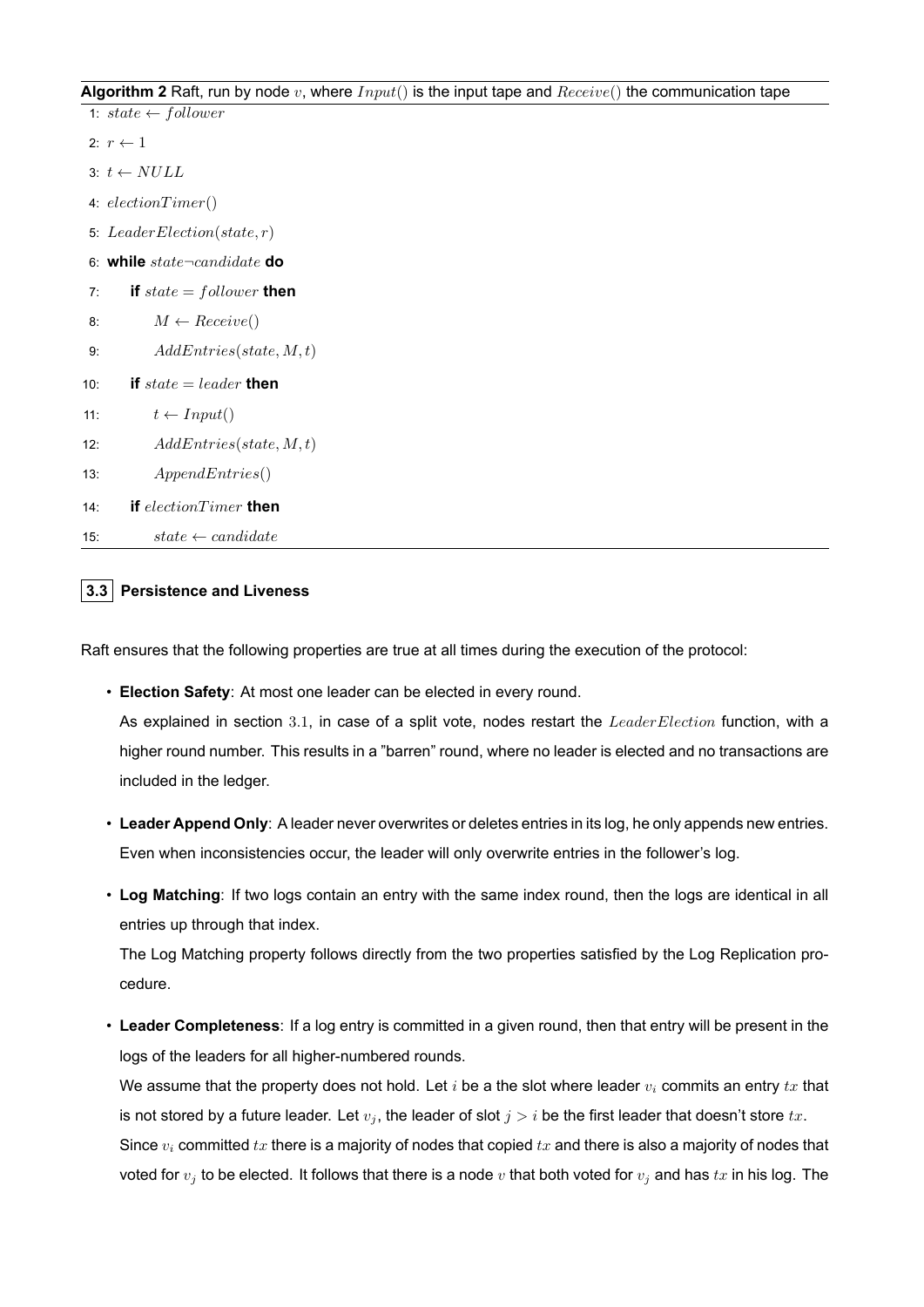entry *tx* could only have been copied in *v*'s log before *v<sup>j</sup>* was elected, otherwise *v* would have rejected the *AppendEntries* containing *tx*. When *v<sup>j</sup>* was elected his log had to be up to date. This leads to two contradictions:

- 1.  $v$  and  $v_j$  had the same last round number and  $v_j$  log was at least as long as  $v$ 's, so it must have contained every entry in *v*'s log. But we assumed that *v<sup>j</sup>* 's log does not contain *tx*
- 2.  $v_j$  last round number is larger than  $v$ 's. But since  $v_j$  is the first leader whose log does not contain  $tx$ , any previous leader, that created  $v_j$ 's last entry, would also have  $tx$  in his log. By the Log Matching property, *v<sup>j</sup>* would also have *tx* in his log.
- **State Machine Safety**: If a node has applied an entry to its log at a given index, no other node will ever apply a different entry for the same index.

When a node applies an entry to his log, his log must be identical to the leader's up until that entry and the entry must be committed. Let *i* be the smallest round in which any node applies an entry. By the Leader Completeness property all the leaders for of rounds higher than *i* will also have the same entry.

Using the above properties it is easy to conclude that Raft implements a *robust transaction ledger*.

**Theorem 1.** Raft implements a *robust transaction ledger*, as long as there is a majority of honest nodes.

*Proof.* We need to show that the protocol satisfies both persistence and liveness *Persistence* follows directly from the State Machine Safety property. If a node claims a transaction *tx* is *stable* that means that *tx* is committed and the node has applied *tx* to his log.

Furthermore, if there is a majority of honest nodes *liveness* also holds. If all honest nodes want to include *tx* in the ledger then the first time an honest node is elected leader *tx* will be committed. If that leader crashes before *tx* is committed then future leaders will try to finish his job. $\Box$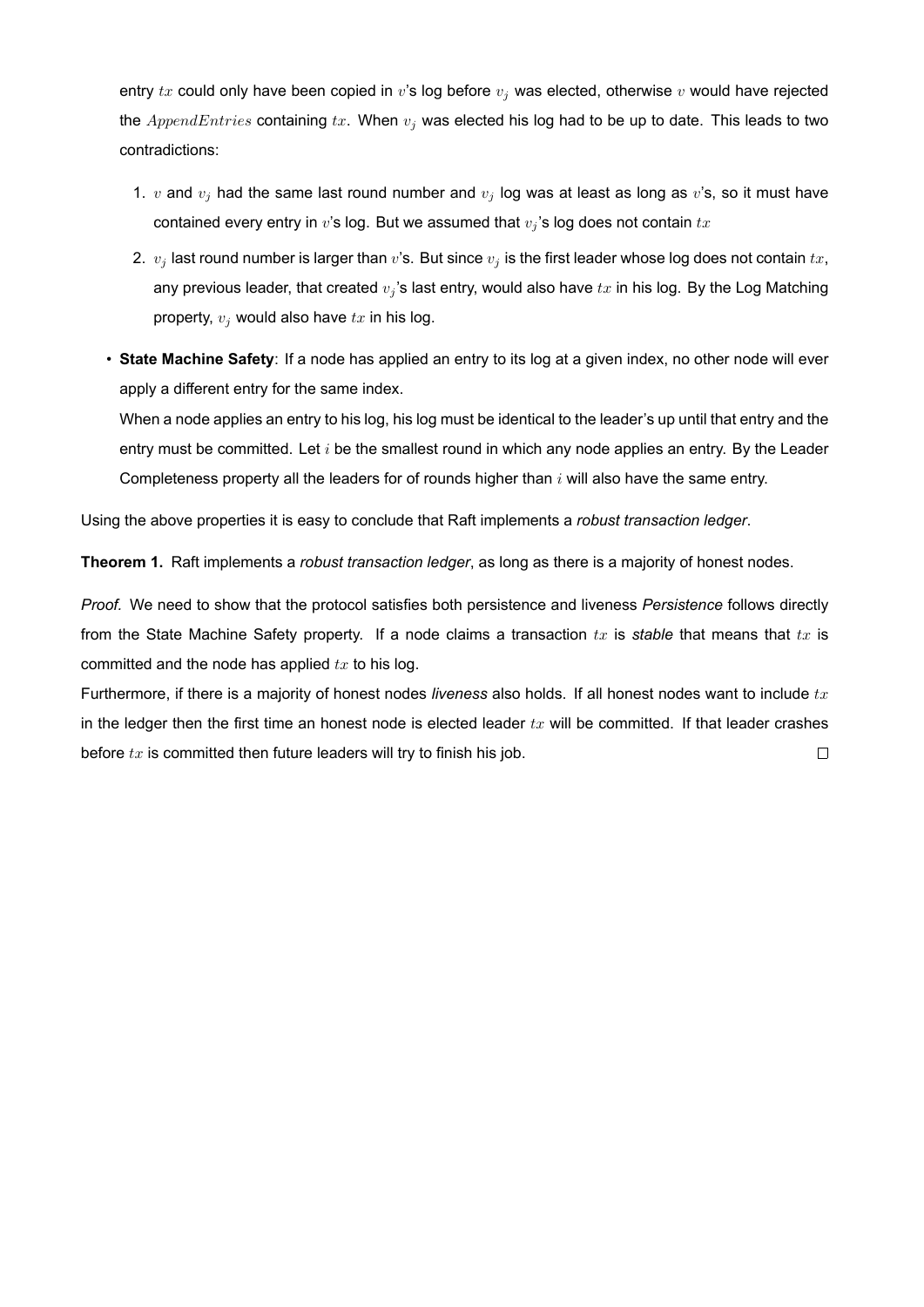### **Chapter 4**

## **Stellar Consensus Protocol**

The Stellar Consensus Protocol [1] consists of two protocols, the Nomination and the Ballot Protocol. The Nomination Protocol produces candidate values for a slot and subsequently, using the Ballot Protocol nodes reach consensus. A set of nodes *V* runs the Stellar Consensus Protocol(SCP) to agree on updating a slot. The protocol implements federated voting.

To thoroughly explain how federated voting works, we first need to define the basic components of a Federated Byzantine system :

**Definition 1. Federated Byzantine system (FBAS)** : A Federated Byzantine Agreement System is a pair  $V < V, Q >$ , where *V* is a set of nodes and  $Q: V \to 2^{2^V}$  specifies the quorum slices for all  $v \in V$ .

In a FBAS malicious parties can join many times and even outnumber honest parties. Because of that, the usual majority quorums used by other consensus protocols don't work in a FBAS and a different way to define a quorum is needed.

**Definition 2. Quorum Slice** : A quorum slice *q* is a set of nodes sufficient to convince a node of a value or statement.

A node *u* can have more than one quorum slice and *u* belongs to all of its quorum slices.

**Definition 3. Quorum** : A quorum *U* is a set of nodes sufficient to reach agreement s.t

*∀v*  $\in$  *U*  $\exists$ *q*  $\in$   $Q$ (*v*) : *q*  $\subseteq$   $Q$ .

We call *well-behaved* nodes, those who choose sensible quorum slices, follow the protocol and answer to all requests from other nodes and *ill-behaved* nodes those who behave arbitrarily. The goal of the protocol is to make sure that all well-behaved nodes externalize the same value, despite the existence of ill-behaved nodes. Well-behaved nodes that satisfy both safety and liveness are called correct. If a node is not correct, the node has failed.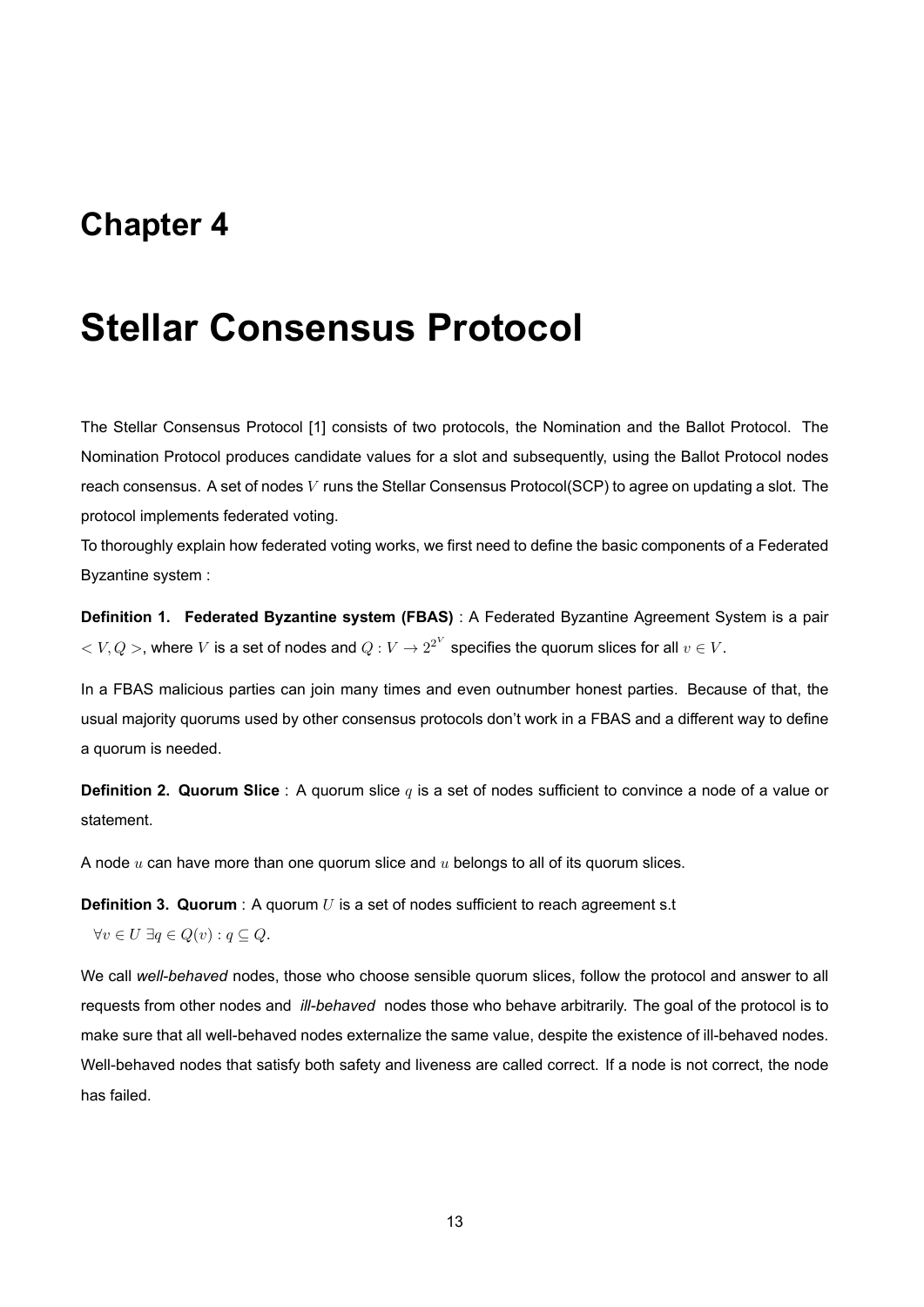For a FBAS to succeed, nodes should have the following properties :

- 1. A set of nodes in an FBAS *⟨V, Q⟩* has *safety* if every two of those nodes externalize the same value for the same slot.
- 2. A node in an FBAS *⟨V, Q⟩* has *liveness* if it can externalize new values without the participation of failed nodes.

To avoid confusion with the Liveness property defined in chapter 2, we shall call this property *nodeliveness*

All ill-behaved nodes are failed, but a well-behaved node can also be failed if he lacks either safety of liveness. Well-behaved nodes that lack safety are called divergent and those who lack node-liveness are called blocked.

**Definition 4.** A FBAS *⟨V, Q⟩* enjoys **Quorum Intersection** if and only if for any two quorums *U<sup>i</sup> , U<sup>j</sup>* in  $\langle V, Q \rangle$ ,  $U_i \cap U_j \neq \emptyset$ .

A FBAS *⟨V, Q⟩* cannot guarantee *safety* in the absence of *Quorum Intersection*, since without that property the system can split and operate as two independent systems. In fact to guarantee safety, we need the set of well-behaved nodes to have *Quorum Intersection*.

**Definition 5.** If  $\langle V, Q \rangle$  is a FBAS and  $B \subseteq V$ , then  $\langle V, Q \rangle^B$  is the FBAS that arises if we *delete*  $B$  from  $\langle V, Q \rangle$ and we compute the modified FBAS  $\langle V \setminus B, Q^B \rangle$ , where  $Q^B(v) = \{q \setminus B \mid q \in Q(v)\}$ 

**Definition 6. DSet** (Dispensable Set) : Let  $\langle V, Q \rangle$  be a FBAS and  $B \subseteq V$ . We call *B* a DSet, iff :

- 1. *⟨V, Q⟩ <sup>B</sup>* enjoys Quorum Intersection (quorum intersection despite B)
- 2. Either  $V \setminus B$  is a quorum in  $\langle V, Q \rangle$  or  $B = V$  (quorum availability despite B)

Quorum intersection despite *B* ensures that after a set of nodes is deleted the system will not split, while quorum availability despite *B* ensures that there is at least one quorum in the system unaffected by the nodes we delete.

**Definition 7.** A node *v* in a FBAS *⟨V, Q⟩* is *intact* if there exists a DSet *B* that contains all the ill-behaved nodes and  $v \notin B$ . A node  $v$  is *befouled* iff it is not intact

A well-behaved node can be befouled if he is surrounded by enough ill-behaved nodes to affect his state or his progress is blocked. A Dset that contains all ill-behaved nodes may also include some well-behaved, but befouled nodes.

**Theorem 2.** In a FBAS with quorum intersection, the set of befouled nodes is a DSet.

*Proof.* Let *B<sup>∗</sup>* be the intersection of every Dset that contains all ill-behanved nodes. By the definition of intact nodes, a node *v* is intact if and only if  $v \notin B^*$ . It follows that  $B^*$  exactly the set of befouled nodes and since DSets are closed under intersection, *B<sup>∗</sup>* is also a DSet. $\Box$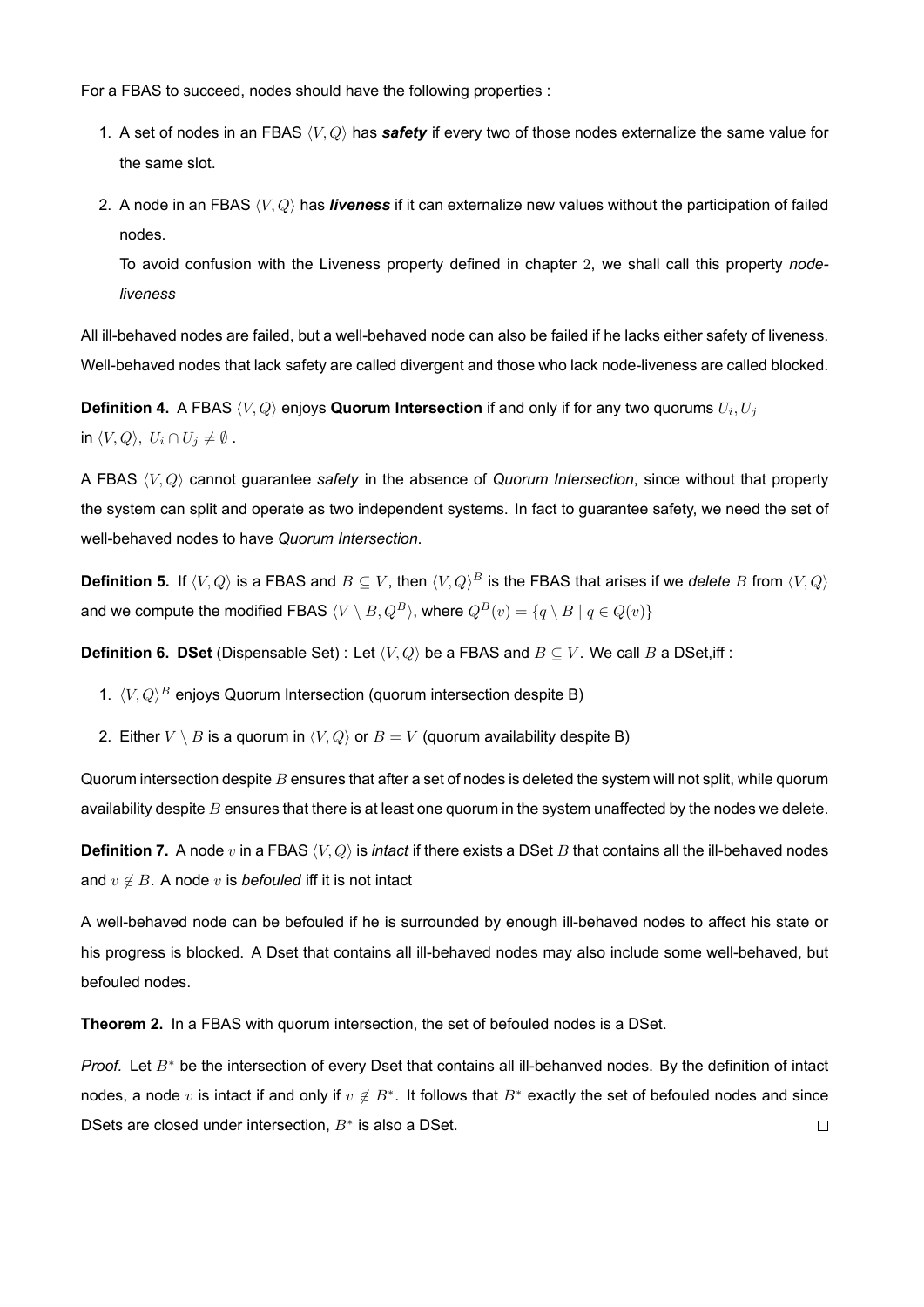### **4.1 Federated Voting**

We can now explicate the steps of federated voting, the procedure that nodes in a FBAS *⟨V, Q⟩* use to reach consensus. We assume that nodes want to agree on a statement *α*. The first step nodes need to take is to vote for *α*. Then nodes will proceed with accepting *α*.

**Definition 8.** A node *v* **votes** for a value or a statement *α* iff :

- 1. *α* is valid and consistent with all the statements that *v* has already voted for
- 2. *v* has never voted for any statement contradicting  $\alpha$  and promises never to do so in the future

**Definition 9.** A quorum  $U_\alpha$  ratifies a value  $\alpha$  iff every  $u \in U_\alpha$  votes for  $\alpha$ . A node *v* ratifies  $\alpha$  if  $v \in U_\alpha$  and  $U_\alpha$  ratifies  $\alpha$ 

A node will not be able to vote for *α*, if he has previously voted for a contradicting statement. He may however want to change his stance and accept *α*, if enough nodes have voted for *α*. There are two ways a node can accept a statement *α*.

**Definition 10. blocking set** Let  $v \in V$  be a node in a FBAS  $\langle V, Q \rangle$ . A set  $B \subseteq V$  is a blocking set of  $v$  iff *∀q*  $\in$   $Q(v)$ *, q* ∩ *B*  $\neq$   $\emptyset$ 

**Definition 11. Accept** A node *v* in a FBAS *⟨V, Q⟩* accepts a value or *α* iff it has never accepted a statement contradicting *α* and :

- 1. There exists a quorum *U* s.t  $v \in U$  and  $\forall u \in U$ , *u* has either voted for or accepted  $\alpha$
- 2. Every member of a blocking set of *v* has accepted *α*

A blocking set of a node *u* can interfere with his node-liveness, if it contains ill-behaved nodes, since by definition that blocking set overlaps with all *u*'s quorum slices. To guarantee node-liveness for a node *u*, that node needs to have a quorum slice comprising only of correct nodes.

**Theorem 3.** Let  $B \subseteq V$  be a set of nodes in a FBAS  $\langle V, Q \rangle$ .  $\langle V, Q \rangle$  enjoys quorum availability despite *B* iff *B* is not a blocking set for any  $v \in V \setminus B$ .

*Proof.*  $\forall v \in V \setminus B$ , B is not a blocking set  $\Leftrightarrow \forall v \in V \setminus B$ ,  $\exists q \in Q(v)$  such that  $q \subseteq V \setminus B$ . By the definition of quorum availability despite *B* either  $V \setminus B$  is a quorum or  $V = B$  and the equivalence holds in both cases.  $\Box$ 

**Corollary 1.** The DSet of befouled nodes is not a blocking set for any intact node *v*.

*Proof.* Let  $\langle V, Q \rangle$  be an FBAS with quorum intersection and  $B \subset V$  the set of befouled nodes. By Theorem 1, *B* is a DSet and by the definition of a DSet, *⟨V, Q⟩* enjoys quorum availability despite *B*

Then, by Theorem 2, *B* is not a blocking set for any  $v \in V \setminus B$ . But  $V \setminus B$  is the set of all intact nodes. Therefore, the DSet of befouled nodes is not a blocking set for any intact node.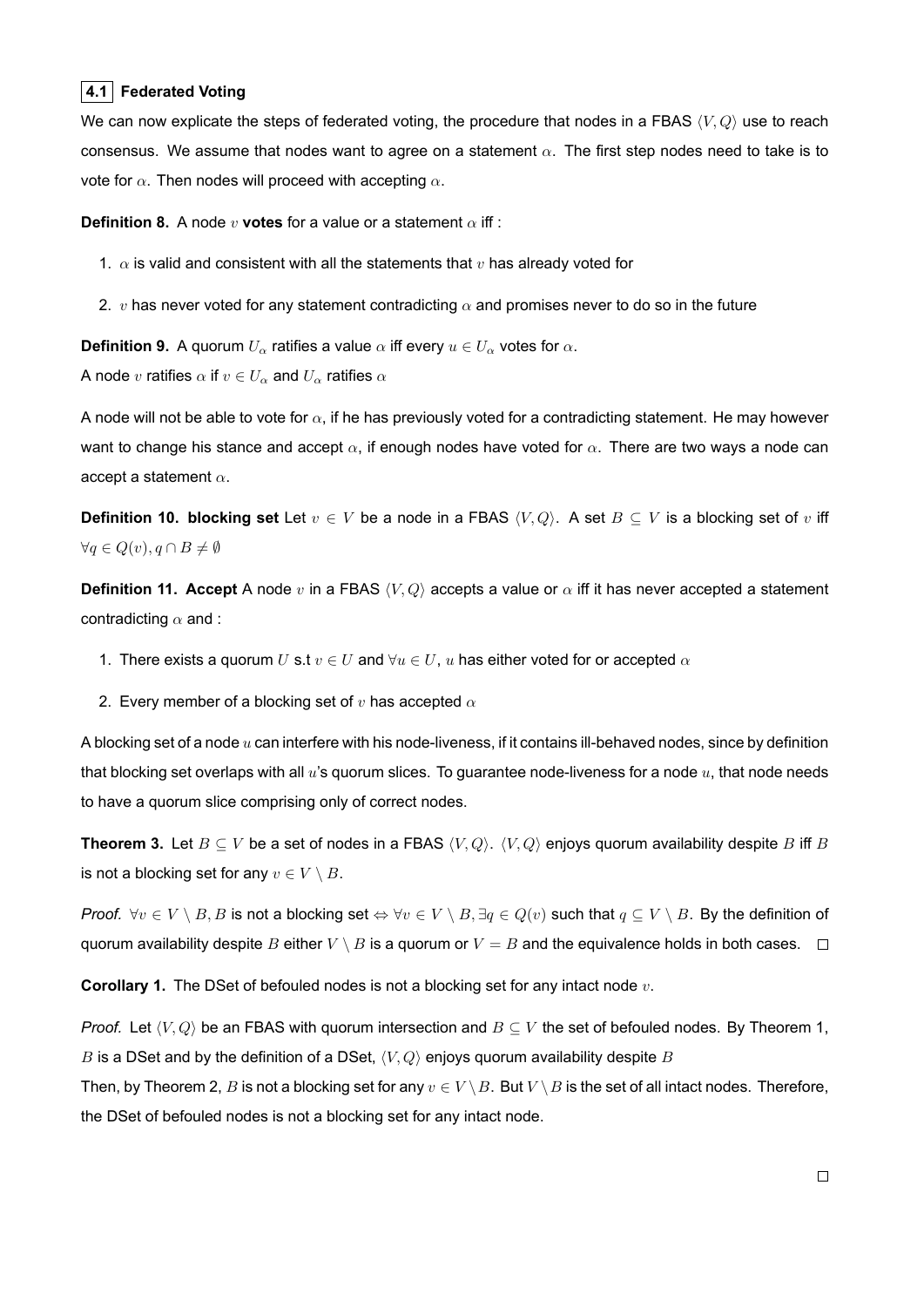**Corollary 2.** In a FBAS *⟨V, Q⟩*, with quorum intersection, every intact node *v* has at least one quorum slice comprising only of intact nodes.

*Proof.* Let  $\langle V, Q \rangle$  be an FBAS with quorum intersection and  $B \subseteq V$  the set of befouled nodes. Then B is not a blocking set of any intact node. But since *B* is a DSet, *⟨V, Q⟩* has quorum availability despite *B* By the definition of a DSet either  $B = V$  or  $V \setminus B$  is a quorum in  $\langle V, Q \rangle$ .

If  $B = V$ , then there are no intact nodes in  $\langle V, Q \rangle$  and the proposition holds.

If *V*  $\setminus$  *B* is a quorum in  $\langle V, Q \rangle$ , then that quorum contains only intact nodes, and for every node *v* in *V*  $\setminus$  *B*  $\exists q \in$  $Q(v): q \subseteq Q$ . That quorum slice can only contain intact nodes.  $\Box$ 

**Definition 12.** A statement is called *irrefutable* if no intact node can vote against it

The third and final step of federated voting is to commit a statement *α*.

**Definition 13. Confirm** A quorum  $U_\alpha$  confirms  $\alpha$  iff all members of  $U_\alpha$  have accepted  $\alpha$ .

A node *v* confirms  $\alpha$  if  $v \in U_{\alpha}$  and  $U_{\alpha}$  confirms  $\alpha$ 

To sum up, the steps of federated voting are shortly described below :

Let  $\langle V, Q \rangle$  be a FBAS and  $\alpha$  a statement. In order to agree on  $\alpha$ , there has to exist a quorum  $U_\alpha$  that confirms *α*, which means that every member of *U<sup>α</sup>* has to fist accept *α* and then confirm it. For a node *v* to accept *α*, it has to either have already voted for *α* or one of *v*'s blocking sets has accepted *α*. Every value that nodes agree on, has gone through two or 3 different states (accepted, confirmed or voted accepted, confirmed).

### **4.2 Nomination Protocol**

The Nomination Protocol produces for every node *v* a set of candidate values *Z*. Using a deterministic function *combine*(), *v* will get the input value *z* for the Ballot protocol.

The Nomination Protocol uses federated voting. Every node chooses for every round  $r, 0 \le r \le n$ , of the Nomination protocol a leader and nominates the same values with the leader, if possible. After the round  $r = n$ , *v* always follows the leader of round  $r = n$ ,  $v_n$ . Only if  $v_0 = v$ , then *v* can introduce a new value to nominate (his input for the Nomination protocol). To select the leader for each round, every node *v* computes the following :

- $\bullet$  *weight*(*v*, *v'*) =  $\frac{|\{q|q \in Q(v) \wedge v' \in q\}|}{|Q(v)|}$ *|Q*(*v*)*|*
- $neighbors(v, r) = \{v' \mid G_i(C_1, r, v') < h_{max} \cdot weight(v, v')\}$
- $priority(r, v') = G(C_2, r, v')$

where  $C_1,C_2$  are constants,  $r$  is the round number and  $G_i$  is a slot specific hash function for slot  $i$ , whose range can be interpreted as the set of integers  $\{0, ..., h_{max} - 1\}$ .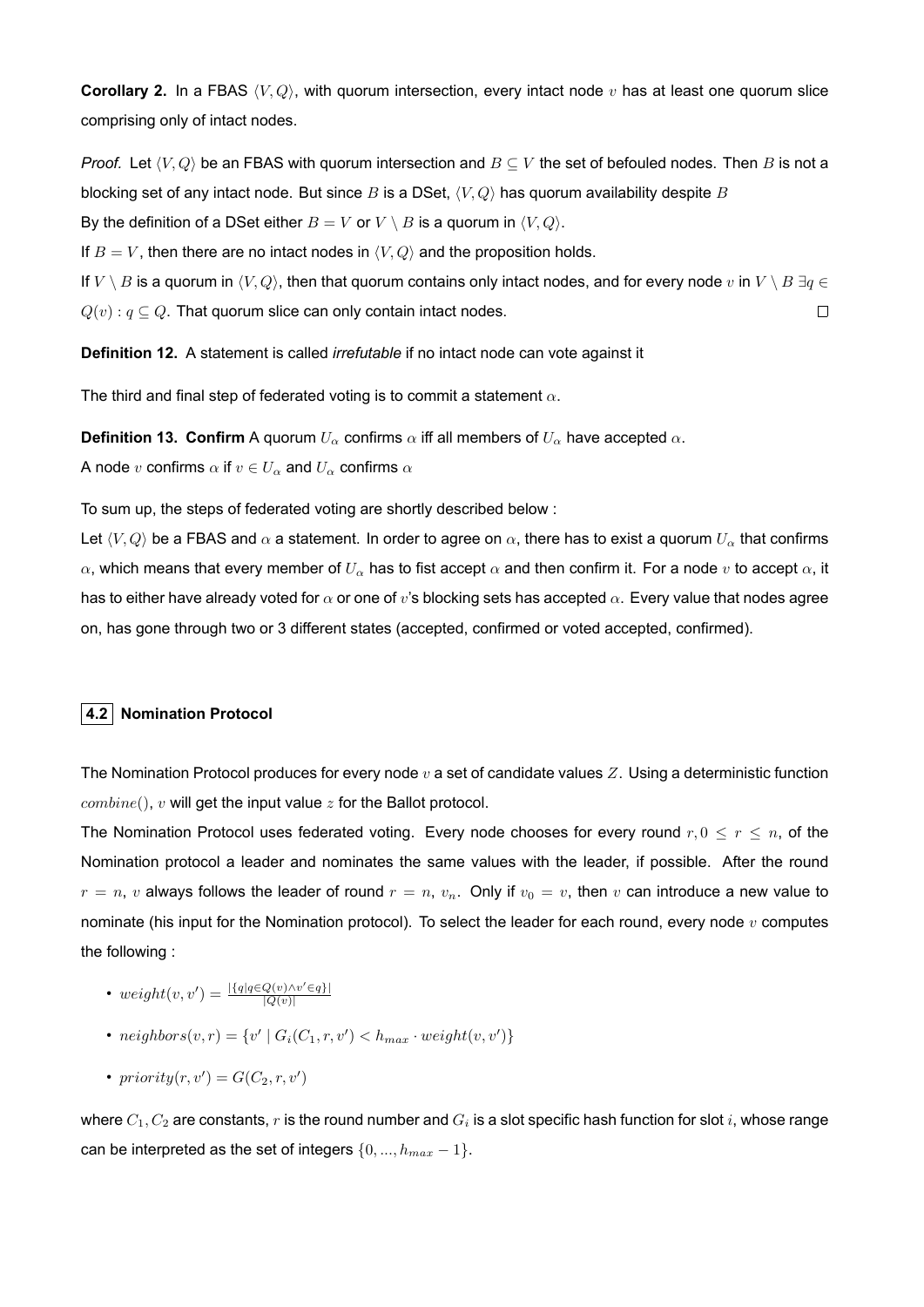Every node broadcasts, at the end of every round, a message  $m = \langle v, i, X, Y, D \rangle$ , where  $v$  is the node broadcasting the message, *i* is the slot the nodes are trying to update, *X* is the set of nominated values, is the set of accepted values and *D* is *v*'s quorum slices.

**Algorithm 3** Nomination Protocol, run by node *v*, for slot *i*, where *Input*() is the input tape and *Receive*() the

| reading tape                                            |                                                                                         |
|---------------------------------------------------------|-----------------------------------------------------------------------------------------|
| 1: Initialize $X, Y, Z, M, N \leftarrow \emptyset$      | ⊳ M : set of messages received in the current round                                     |
| 2:                                                      | ⊳ N :set of latest message by each node                                                 |
| 3: $t \leftarrow Input()$                               |                                                                                         |
| 4: $r \leftarrow 0$                                     |                                                                                         |
| 5: $\langle v_1, , v_n \rangle \leftarrow Priorities()$ | $\triangleright$ computes the leaders for each round                                    |
| 6: $Sets()$                                             |                                                                                         |
| 7: while $\neg extremalize$ do                          | $\triangleright$ The Nomination protocol terminates when the Ballot protocol terminates |
| $M \leftarrow Receiver()$<br>8:                         |                                                                                         |
| $N \leftarrow UpdateMsg(N, M)$<br>9:                    |                                                                                         |
| $Z \leftarrow Candidate(Z, Y, M)$<br>10:                |                                                                                         |
| $Y \leftarrow Accept(X, Y, N)$<br>11:                   |                                                                                         |
| if $(Z = \emptyset)$ then<br>12:                        |                                                                                         |
| if $(r \leq n)$ then<br>13:                             |                                                                                         |
| $m \leftarrow findmsg(v_r,N)$<br>14:                    |                                                                                         |
| $X \leftarrow Vote(X, m, r, t)$<br>15:                  |                                                                                         |
| $r \leftarrow r + 1$<br>16:                             |                                                                                         |
| else<br>17:                                             |                                                                                         |
| $m \leftarrow findmsg(v_n,N)$<br>18:                    |                                                                                         |
| $X \leftarrow Vote(X, m, r, t)$<br>19:                  |                                                                                         |
| else<br>20:                                             |                                                                                         |
| <b>Start the Ballot Protocol</b><br>21:                 |                                                                                         |
| $Broadcast(\langle v, i, X, Y, D \rangle)$<br>22:       |                                                                                         |

*The functions used by the Νomination Protocol are :*

- *Priorities*() is the function that computes and returns the set of leaders for every round.
- *Sets*() is the function that computes the quorums and *v*'s blocking sets.
- *f indmsg*(*u, N*) is the function that finds *u*'s latest message in *N*

The *U pdateMsg*(*N, M*) updates the set of latest messages sent by each node, *N*, by comparing *X<sup>u</sup>* and *Y<sup>u</sup>* from the message last received from *u* to those already stored in *u*'s message in *N*. In each round, *X* and *Y* either grow or stay the same, which means that the latest message sent by *u* will have a bigger *X* or *Y* set.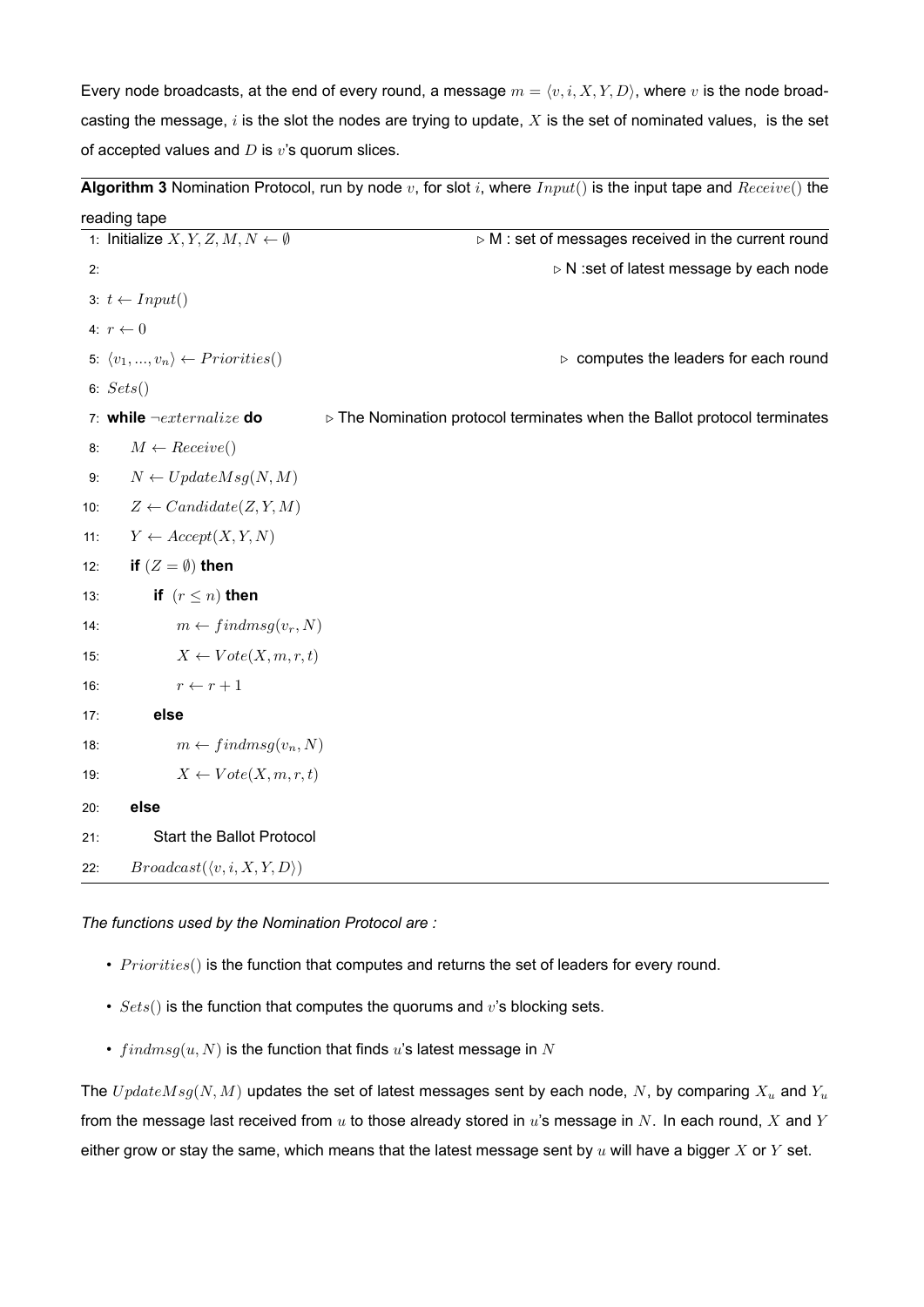### **Algorithm 4**

|    | 1: function UPDATEMSG $(M, N)$                     |  |  |
|----|----------------------------------------------------|--|--|
| 2: | for all $m \in M$ do                               |  |  |
| 3: | $m^* \leftarrow findmsg(m.u,N)$                    |  |  |
| 4: | if $( m.X  >  m^*.X ) \vee ( m.Y  >  m^*.Y )$ then |  |  |
| 5: | $m^* \leftarrow m$                                 |  |  |
| 6: | return( $N$ )                                      |  |  |

The function  $Candidate()$  updates the set of candidate values, Z. A value y is added to Z if  $candidateQuorum(y)$  = *T rue* .

• candidateQuorum(y) = True  $\Leftrightarrow \exists U \in Q : \forall u \in U | y \in Y_u$ , where  $Q = \{U | U : quorum, \}$ .

|    | <b>Algorithm 5</b>                |  |  |
|----|-----------------------------------|--|--|
|    | 1: function CANDIDATE $(Z, Y, N)$ |  |  |
| 2: | for all $y \in Y$ do              |  |  |
| 3: | if candidateQuorum $(y)$ then     |  |  |
| 4: | $Z \leftarrow Z \cup \{y\}$       |  |  |
| 5: | return( $Z$ )                     |  |  |

The  $Accept()$  function updates the set of accepted values *Y*. A value *y* is added to *Y* if  $blocking(y) = True$  or  $quorum(y) = True$  and  $consistent(y, Y) = True$ .

- $blocking(y) = True \Leftrightarrow \exists B \in \Lambda_v : \forall u \in B(y \in Y_u)$ , where  $\Lambda_v = \{B|B : blockingset\}$  the set of blocking sets of *v*.
- quorum(y) = True  $\Leftrightarrow \exists U \in Q : \forall u \in U$   $[(y \in X_u) \vee (y \in Y_u)]$ , where  $Q = \{U | U : quorum, \}$ .

### **Algorithm 6**

| 1: function $Accept(X, Y, N)$ |                                                               |  |
|-------------------------------|---------------------------------------------------------------|--|
| 2:                            | for all $x \in N$ do                                          |  |
| 3:                            | for all $x \in m.X$ do                                        |  |
| 4:                            | if $consistent(x, Y) \wedge (blocking(x) \vee quorum(x)$ then |  |
| 5:                            | $Y \leftarrow Y \cup \{x\}$                                   |  |
| 6:                            | for all $y \in m.Y$ do                                        |  |
| 7:                            | if $consistent(y, Y) \wedge (blocking(y) \vee quorum(y)$ then |  |
| 8:                            | $Y \leftarrow Y \cup \{y\}$                                   |  |
| 9:                            | return( $Y$ )                                                 |  |

The  $Vote()$  function updates the set of nominated values, *X*.A value *x* is added in *X* if it is valid (*valid*(*x*) = *TRUE*) and consistent with *X* (*consistent*(*x, X*) = *TRUE*).

Both predicates are defined by the application for which the protocol is used.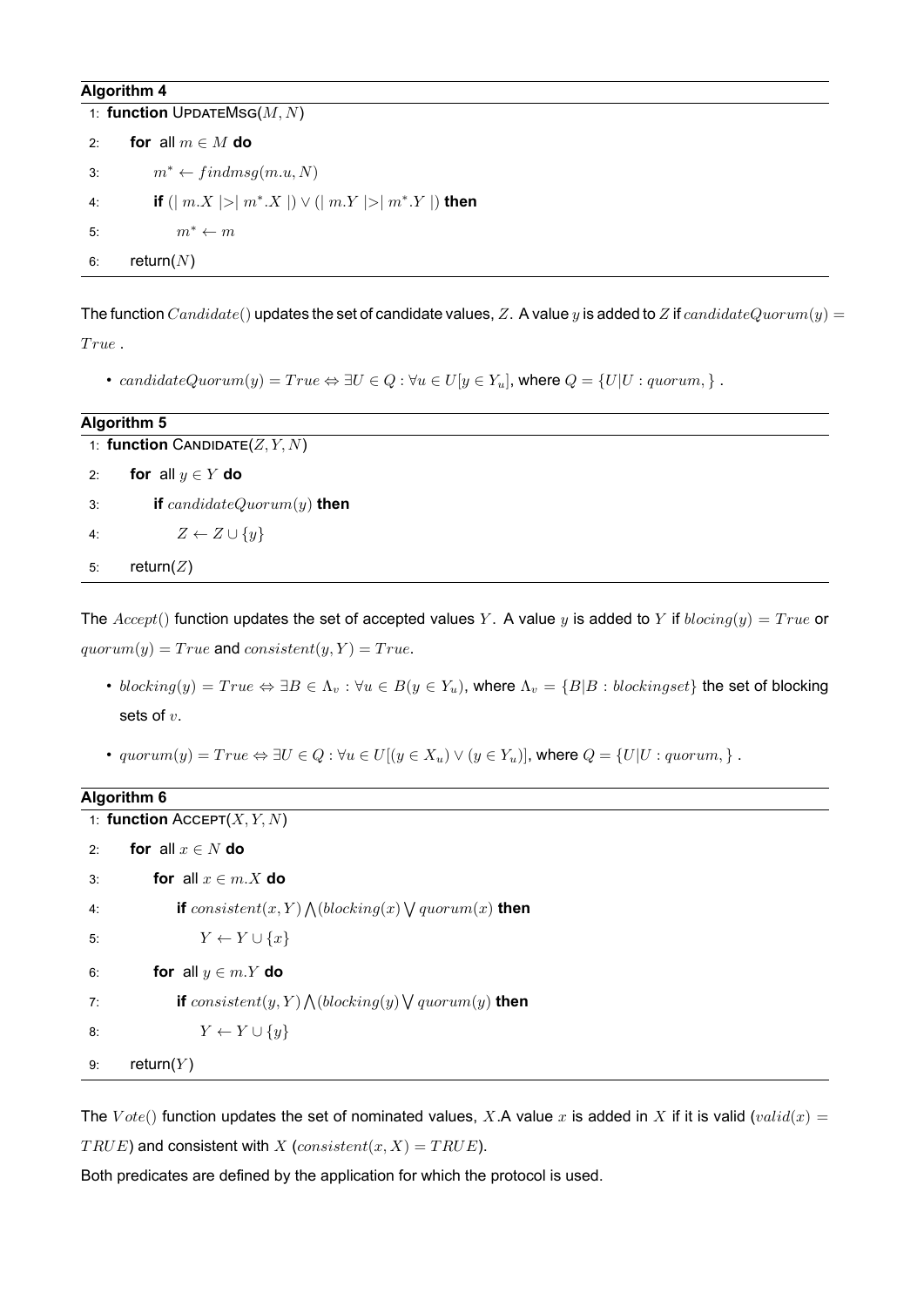### **Algorithm 7**

|    | 1: function $V$ OTE $(X, m, r, t)$        |
|----|-------------------------------------------|
| 2: | if $r=0 \wedge v_0=v$ then                |
|    | $X \leftarrow X \cup \{t\}$<br>3:         |
| 4: | else                                      |
| 5: | for all $x \in m.X$ do                    |
| 6: | if $valid(x) \wedge consistent(x,X)$ then |
| 7: | $X \leftarrow X \cup \{x\}$               |
| 8: | return $(X)$                              |

### **4.3 Ballot Protocol**

When nodes have a composite value, they start the Ballot protocol, even though the Nomination protocol continues to update the value.The goal is to commit a ballot and externalize its value. Since only one value is chosen for the slot, all committed and stuck ballots contain the same value. Nodes use federated voting to agree on the statements *commit b* or *abort b* in order to agree on a ballot.

A ballot *b* is a pair  $b = \langle n, x \rangle$ , where *n* is a counter and *x* the value. If nodes agree on *b* then *x* will be externalized for the slot in question. If  $b, b'$  are two ballots, then  $b$  and  $b'$  are compatible if  $b \sim b' \Leftrightarrow b.x = b'.x$  and incompatible if  $b\nsim b'\Leftrightarrow b.x\neq b'.x.$  We write  $b\lesssim b'$  if  $b\leq b'$  and  $b\sim b'.$  We define the ballot  $\mathbf{0}=<0,\perp>$  (invalid ballot) as the smallest of all ballots.

To *commit b*, a node needs first to accept and confirm *b* is prepared and then accept and confirm *commit b*. A ballot *b* is *prepared* if all the statements in {*abort b*  $|b_{old} \le b$ } are true. The first ballot prepared by each node is  $\langle 0, z \rangle$ , where  $z = \perp$  and is later updated to be the composite value from the nomination protocol.During the protocol, each node stores :

- the current phase *ϕ* (prepare, confirm , externalize)
- the current ballot *b* the node is trying to prepare and commit
- the two highest ballots  $p', p$  accepted as prepared s.t  $p' \lessapprox p$
- two ballots  $c, h$  :
	- $\blacktriangle$  When  $\phi =$  *prepare*, *h* is the highest ballot confirmed prepared, or  $h = 0$  if none exists. If  $c \neq 0$ , c is the lowest and *h* the highest ballot *v* has voted to commit and not accept abort
	- **–** When *ϕ* = *conf irm*, *h* is the highest and *c* the lowest ballot *v* has accepted commit
	- **–** When *ϕ* = *externalize*, *h* is the highest and *c* the lowest ballot *v* has confirmed commit

The protocol must ensure that if  $c \neq 0$  then  $c \leq b \leq h$ .

• the value z to use in the next ballot. If  $h = 0$ , z is the composite value, else  $z = h.x$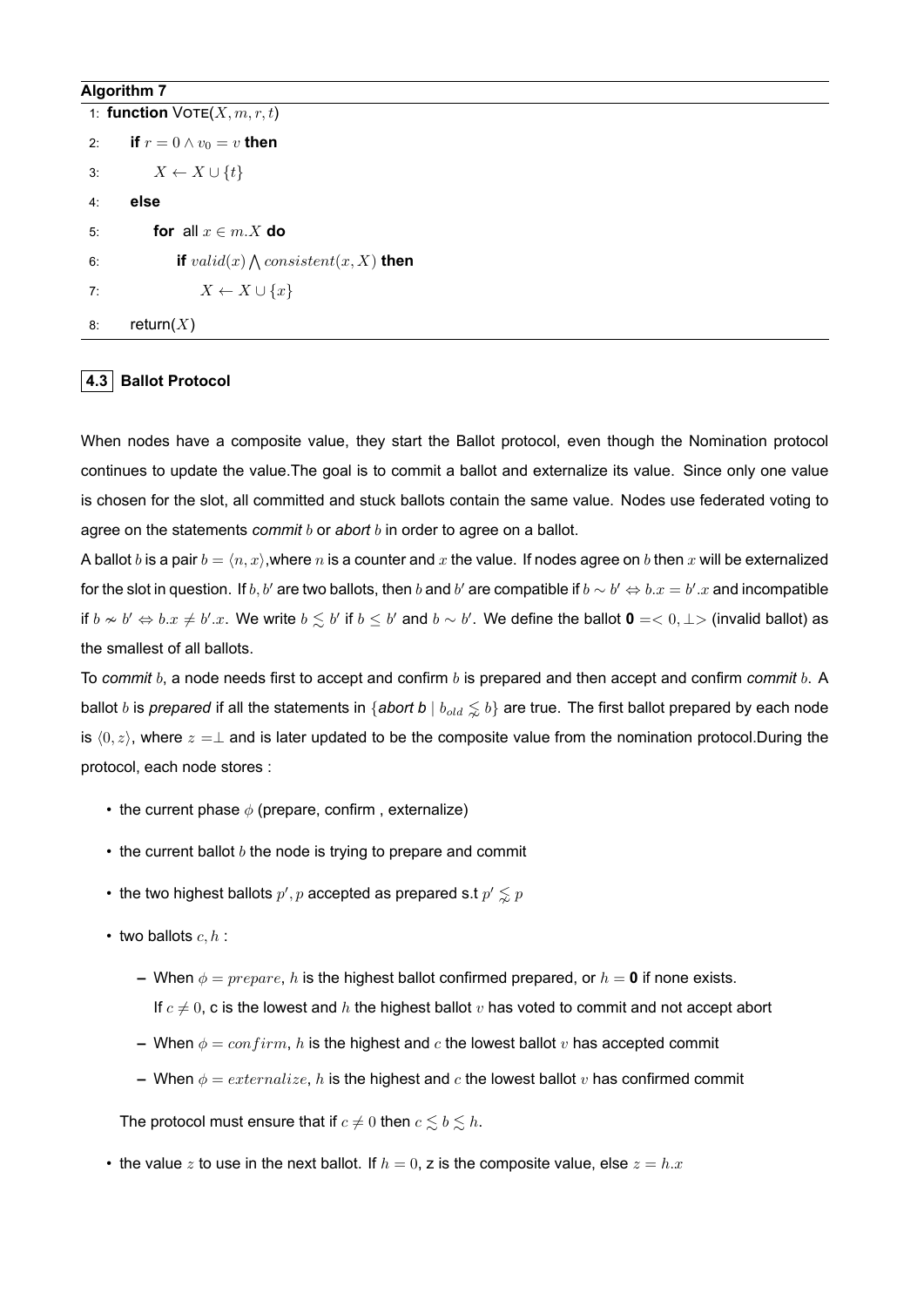• the set of latest messages *M*

The message sent by *v*, in each round, depends on *ϕ*.

When  $\phi = prepare$ , *v* broadcasts a message  $m = \langle v, i, b, p, p', c.n, h.n, D \rangle$ , when  $\phi = confirm$ , *v* broadcasts a message  $m = \langle v, i, b, p.n, c.n, h.n, D \rangle$  and when  $\phi = extremalize$ , *v* broadcasts a message  $m =$ *⟨v, i, x, c.n, h.n, D⟩*, where *i* is the specific slot for which the nodes run the protocol and *D* is the set of quorum slices.

### **Algorithm 8** Ballot Protocol,run by node *v*, for slot *i*, with input the set of candidate values, *Z*

```
1: ϕ ← prepare, z ← ⊥, b ← ⟨0, z⟩
 2: p, p', c, h \leftarrow 0, M \leftarrow \emptyset3: broadcastOk ← F ALSE
 4: Sets()
 5: while \phi \neq extremalize do
 6: if h = 0 then
 7: z \leftarrow \text{combine}(Z)8: if (z ̸=⊥) then
 9: if (b.n = 0) then
10: b \leftarrow \langle 1, z \rangle11: broadcastOk \leftarrow TRUE12: M \leftarrow \text{Receive}()13: AcceptPrepared(\phi, p, p', h, c, b, M)14: if \phi = prepare then
15: ConfirmBallots(\phi, p, p', h, c, b, M)16: c \leftarrow lowestBallot(\phi, c, h, p, p', M)17: AcceptCommit(ϕ, h, c, b, M)
18: if broadcastOk then
19: Broadcast(\langle v, i, b, p, p', c.n, h.n, D \rangle)
20: else
21: AcceptCommit(ϕ, h, c, b, M)
22: ConfirmBallots(\phi, p, p', h, c, b, M)23: Broadcast(\langle v, i, b, p.n, c.n, h.n, D \rangle)
24: if \phi \neq extremalize then
25: U pdateBallots(b, h, z, M)
26: SelfV alidating(ϕ, b, M)
27: Output : (i, c.x)
```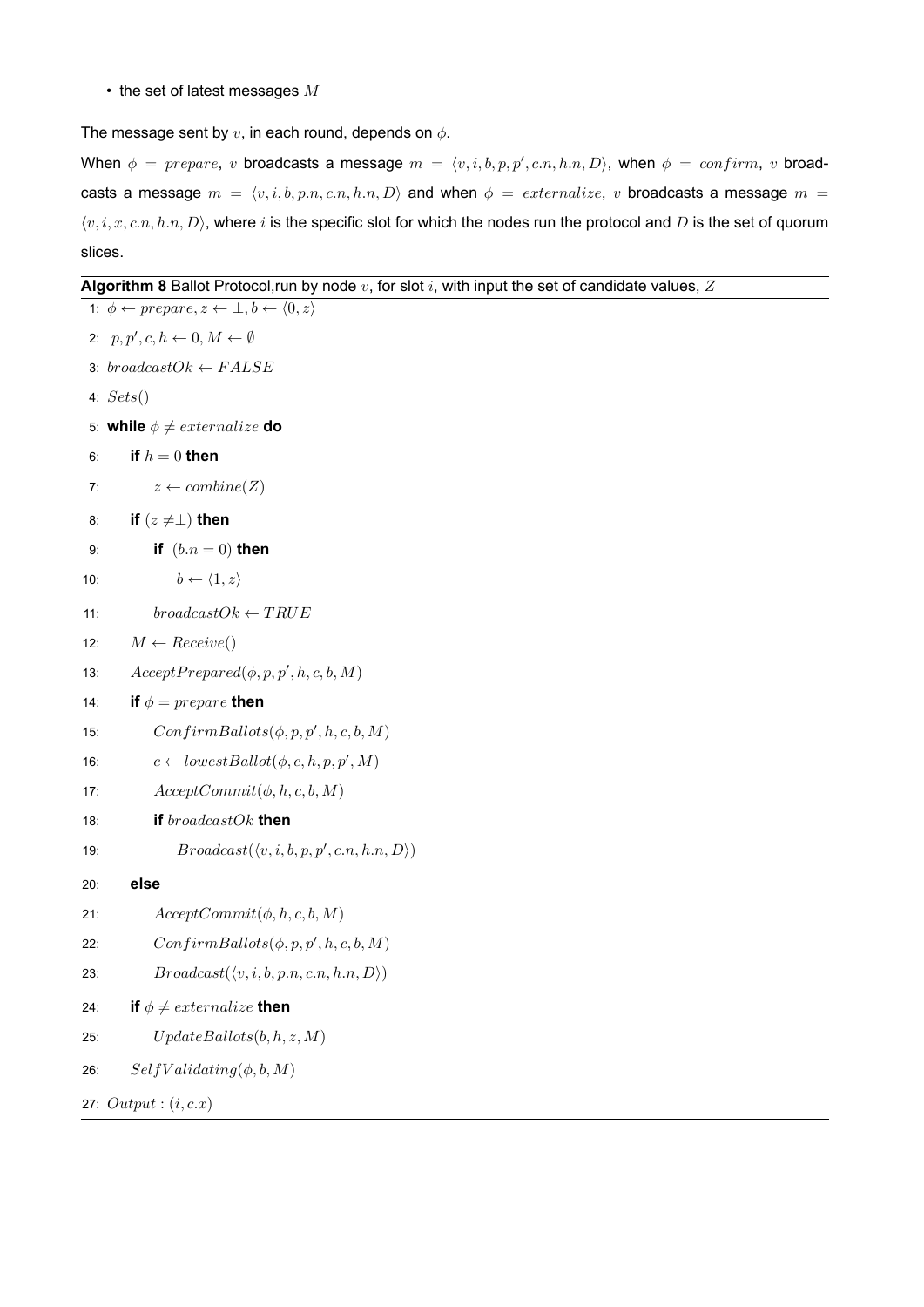We define the following predicates, to use in the Ballot protocol functions :

- $quorum(b, b') = True \Leftrightarrow \exists U \in Q : \forall u \in U \; b \sim b'$ , where  $Q = \{U|U : quorum, \}$ .
- $\textit{blocking}(p) = \textit{True} \Leftrightarrow \exists B \in \Lambda_v : \forall u \in B \ (p \sim p_u) \lor (p \sim p_u')$ , where  $\Lambda_v = \{B | B : \textit{blocking set}\}$  the set of blocking sets of *v*.

*The functions used by the Ballot Protocol are:*

The *AcceptP repared*() function corresponds to steps 1 and 5 from the paper [1].

When  $v$  can accept new ballots as prepared, if  $\phi = prepare$ , the function updates  $p$  and  $p'$ , when  $v$  accepts new ballots as prepared and then *c*, if necessary.

If  $\phi = confirm$ , then *v* sets *p* to be the highest accepted prepared ballot such that  $b \sim c$ .

|                                                        | <b>Algorithm 9</b>                          |  |  |
|--------------------------------------------------------|---------------------------------------------|--|--|
| 1: function ACCEPTPREPARED $(\phi, p, p', h, c, b, M)$ |                                             |  |  |
| 2:                                                     | for all $m \in M$ do                        |  |  |
| 3:                                                     | if ( $\phi = prepare$ ) then                |  |  |
| 4:                                                     | if $quorum(b_m, b)$ then                    |  |  |
| 5:                                                     | $UpdateAccepted(p, p', b_m)$                |  |  |
| 6:                                                     | if $blocking(p_m)$ then                     |  |  |
| 7:                                                     | $UpdateAccepted(p, p', p_m)$                |  |  |
| 8:                                                     | if $blocking(p'_m)$ then                    |  |  |
| 9:                                                     | $UpdateAccepted(p, p', p'_m)$               |  |  |
| 10:                                                    | else                                        |  |  |
| 11:                                                    | if $(b_m \sim c) \wedge (b_m.n > p.n)$ then |  |  |
| 12:                                                    | $p \leftarrow b_m$                          |  |  |

The  $ConfirmBallots(\phi, p, p', h, c, b, M)$  corresponds to steps 2 and 7 from the paper.

When *v* can confirm new ballots as prepared, if *ϕ* = *prepare*, the function raises *h* to the highest of those ballots and sets  $z = h.x$ . If  $\phi = confirm$ , then *v* sets *c* and *h* to be the lowest and highest of those ballots and  $\phi$  to *externalize*.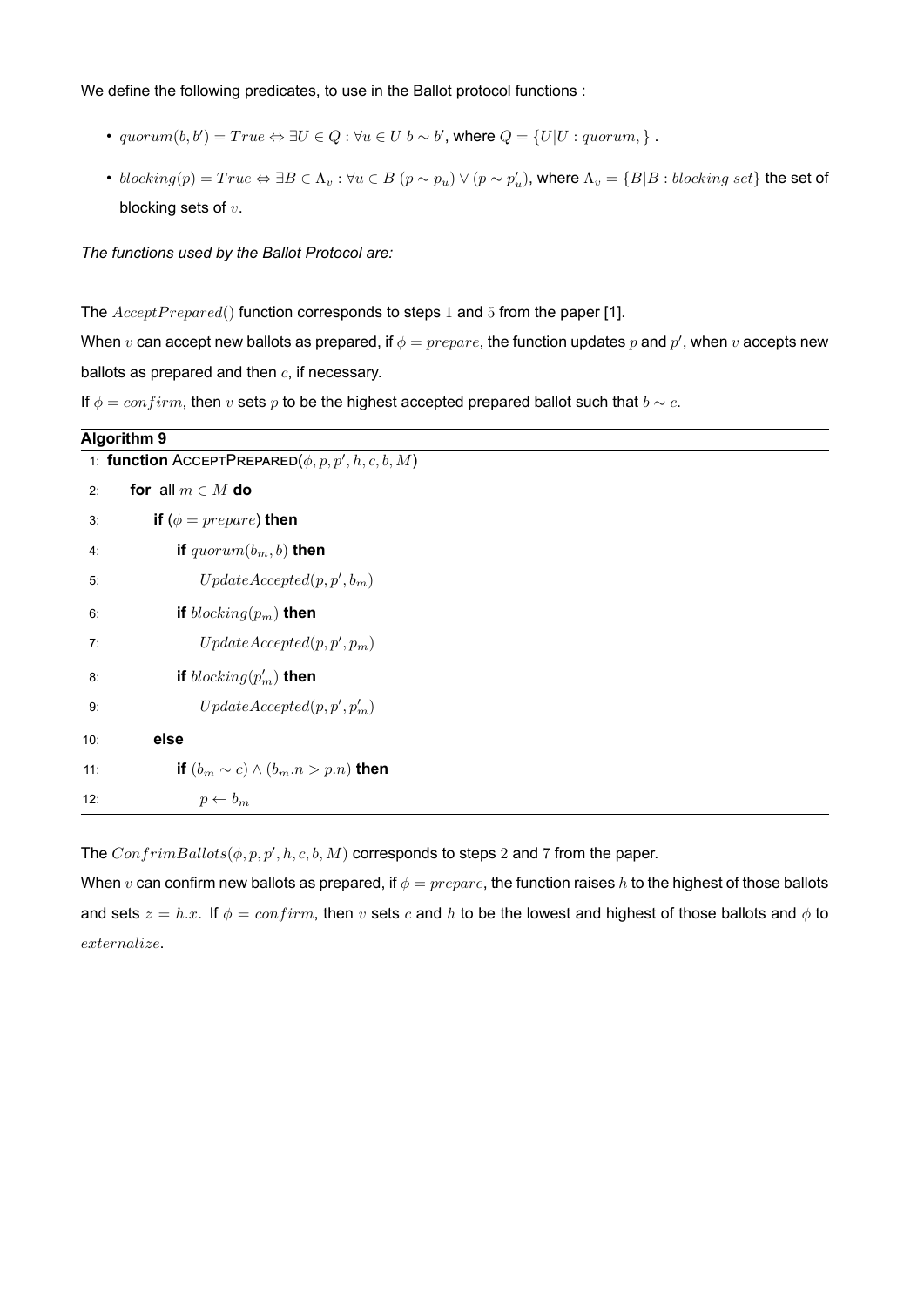### **Algorithm 10**

|     | 1: function CONFRIMBALLOTS $(\phi, p, p', h, c, b)$                     |  |  |
|-----|-------------------------------------------------------------------------|--|--|
| 2:  | for all $m \in M$ do                                                    |  |  |
| 3:  | if $(\phi = prepare)$ then                                              |  |  |
| 4:  | if $(p_m.n > h.n) \wedge [quorum(p_m, p) \vee quorum(p_m, p')]$ then    |  |  |
| 5:  | $h \leftarrow p_m$                                                      |  |  |
| 6:  | $z \leftarrow h.x$                                                      |  |  |
| 7:  | if $(p'_m.n > h.n) \wedge [quorum(p'_m, p) \vee quorum(p'_m, p')]$ then |  |  |
| 8:  | $h \leftarrow p'_m$                                                     |  |  |
| 9:  | $z \leftarrow h.x$                                                      |  |  |
| 10: | else                                                                    |  |  |
| 11: | if $quorum(c_m, c)$ then                                                |  |  |
| 12: | if $c.n > c_m.n$ then                                                   |  |  |
| 13: | $c \leftarrow c_m$                                                      |  |  |
| 14: | if $h.n < h_m.n$ then                                                   |  |  |
| 15: | $h \leftarrow h_m$                                                      |  |  |
| 16: | $\phi \leftarrow externalize$                                           |  |  |

The *lowestBallot*() function corresponds to steps 3 and 6 from the paper.

If  $\phi = prepare, c = 0, b \le h$  and neither  $p \gtrsim h$  nor  $p' \gtrsim h$ , the function sets  $c$  to be the lowest ballot, such that  $b \lesssim c \lesssim h$ . If  $\phi = confirm$  the function raises *c* to the lowest ballot, such that *v* accepts all *{commit b'*  $|c \lesssim$  $b' \lesssim h$ .

| Algorithm 11 |                                                                                              |  |  |
|--------------|----------------------------------------------------------------------------------------------|--|--|
|              | 1: function LOWESTBALLOT $(\phi, c, h, p, p', M)$                                            |  |  |
| $2^{\cdot}$  | for all $m \in M$ do                                                                         |  |  |
| 3:           | if $\phi = \text{prepare}$ then                                                              |  |  |
| 4:           | if $(c = 0) \wedge (b \leq h) \wedge [(p \leq h) \vee (p' \leq h)]$ then                     |  |  |
| 5:           | set c to the lowest ballot s.t. $b \leq c \leq h$                                            |  |  |
| 6:           | else                                                                                         |  |  |
| 7:           | raise c to the lowest ballot such that v accepts all {commit b' $c \lesssim b' \lesssim h$ } |  |  |
| 8:           | return $(c)$                                                                                 |  |  |

The *AcceptCommit*() function corresponds to steps 4 and 6 from the paper. When *v* can accept to commit a ballot, if *ϕ* = *prepare*, the function sets *c* to the lowest and *h* to the highest ballot such that *v* accept *commit b'* for all  $b'$  s.t.  $c\lesssim b'\lesssim h.$  The function also sets  $z=h.x$  after  $h$  has been updated and if  $h\gtrsim b$  and  $\phi$  to  $confirm.$ If *ϕ* = *conf irm*, then *v* sets *c* and *h* to be the lowest and highest of the ballots he accepted to commit.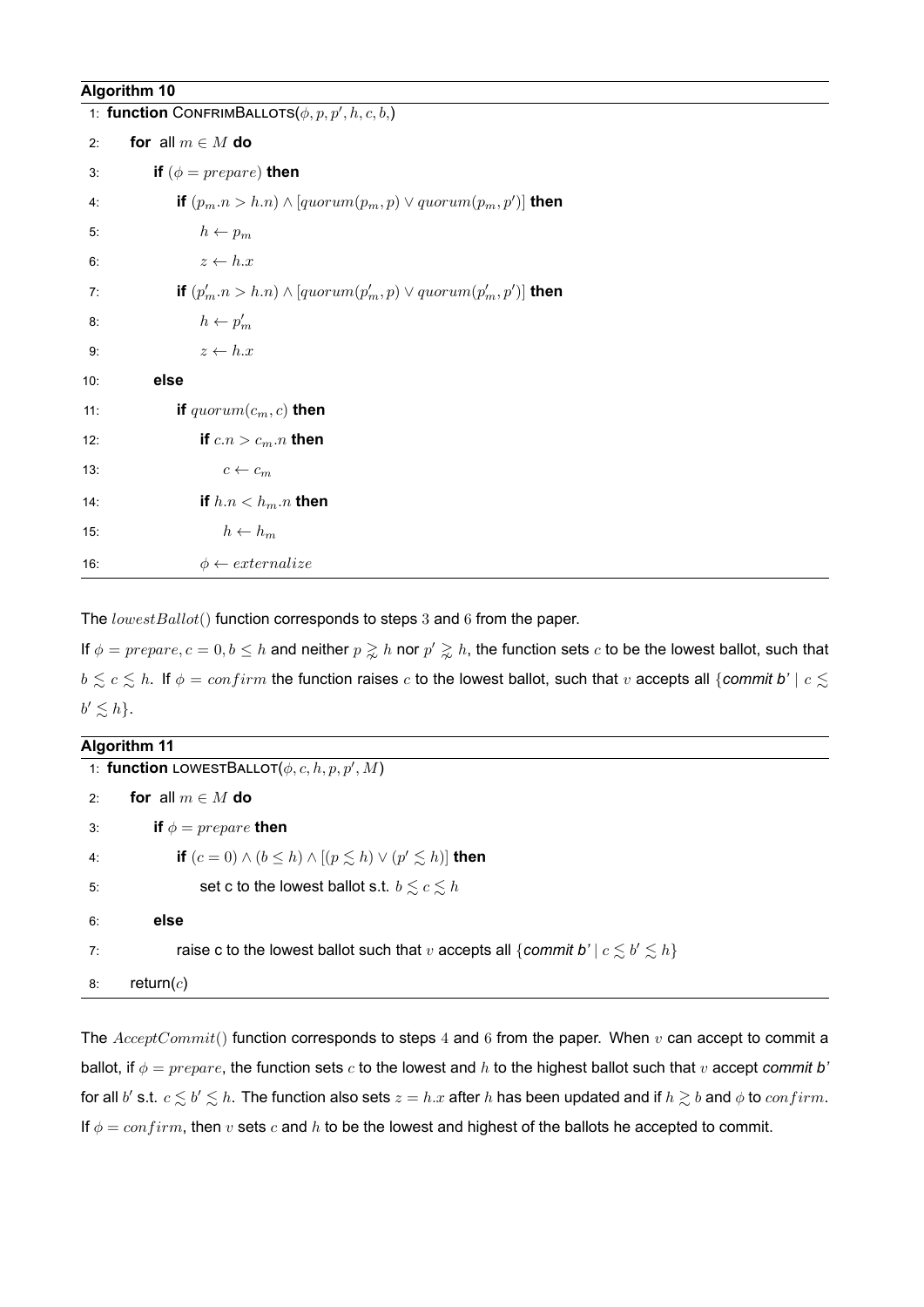| <b>Algorithm 12</b>                                               |                 |                                                   |
|-------------------------------------------------------------------|-----------------|---------------------------------------------------|
| 1: function AcceptCommit $(\phi, c, h, b, M)$                     | 9:              | if $h.n > h_m.n$ then                             |
| for all $m \in M$ do<br>2:                                        | 10:             | $h \leftarrow h_m$                                |
| <b>if</b> $c = 0 \land [quorum(h_m, c) \lor blocking(h_m)]$<br>3: | 11:             | $z \leftarrow h.x$                                |
| then                                                              |                 | if $\neg (h \leq b)$ then                         |
| $c \leftarrow h_m$<br>4:                                          | 13:             | $b \leftarrow h$                                  |
| if $quorum(c_m, c) \vee blocking(c_m)$ then<br>5:                 | 14:             | $\phi \leftarrow confirm$                         |
| if $\phi = \text{prepare}$ then<br>6:                             | 15 <sup>·</sup> | else                                              |
| if $c.n > c_m.n$ then<br>7:                                       | 16:             | if $(h \lesssim h_m)$ then                        |
| 8:<br>$c \leftarrow c_m$                                          | 17:             | $h \leftarrow h_m$                                |
|                                                                   | 18:             | $c \leftarrow lowestBallot(\phi, c, h, p, p', M)$ |
|                                                                   |                 |                                                   |

The function *U pdateBallots*() corresponds to steps 8 and 9 from the paper. We define :

• fallenBehind(M) = True  $\Leftrightarrow$   $\exists S \subseteq M$  such that  $\{u_{m'} \mid m' \in S\}$  is a blocking set and  $\forall m' \in S, b_{m'}.n >$ *bv.n*

| Algorithm 13                             |                                     |
|------------------------------------------|-------------------------------------|
| 1: function UPDATEBALLOTS $(b, h, z, M)$ |                                     |
| 2:                                       | if $(b.n < h.n)$ then               |
| 3:                                       | $b \leftarrow h$                    |
| 4:                                       | if $fallenBehind(M)$ then           |
| 5:                                       | $n \leftarrow lowestcounter(M)$     |
| 6:                                       | $b \leftarrow \langle n, z \rangle$ |

• *SelfV alidatig*()

Nodes use the *SelfV alidatig*() function to update *b* when a ballot fails or takes long enough that it might fail.

A node *v* sets an alarm, when  $\phi_v \neq externalize$  and there exists a set  $S \subseteq M$  such that  $U = \{u_m \mid m \in S\}$ is a quorum and  $\forall m \in S, (b_m.n \ge b_v.n)$ . When the alarm fires, v updates  $b_v$  by setting  $b_v \leftarrow b_v.n+1, z_v > b_v.n+1$ 

- *Sets*() is the function that computes the quorums and *v*'s blocking sets.
- *lowestcounter*( $M$ ) returns the lowest counter  $n$  such that  $fallenBehind(M) = False$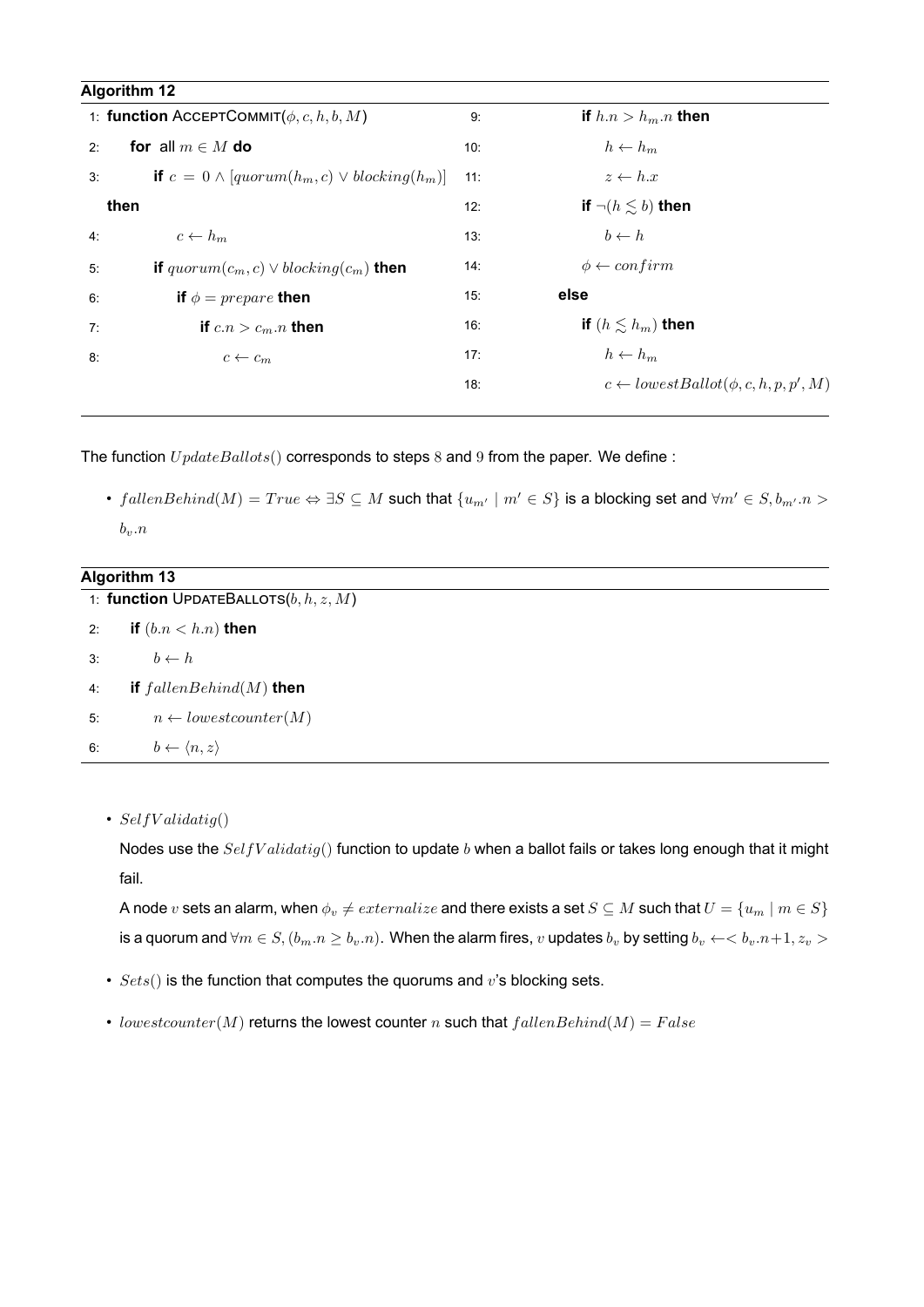The *U* pdateAccepted() function is used in  $AcceptedPrepared()$  to update the accepted ballots if necessary.

| <b>Algorithm 14</b> |                                                          |  |
|---------------------|----------------------------------------------------------|--|
|                     | 1: function UPDATEACCEPTED $(p, p', b)$                  |  |
|                     | 2: if $(p \lessapprox b) \wedge (p' \lessapprox b)$ then |  |
|                     | 3: $p' \leftarrow p$                                     |  |
| 4:                  | $p \leftarrow b$                                         |  |
| 5 <sup>°</sup>      | if $(p \lesssim b)$ then                                 |  |
| 6:                  | $p \leftarrow b$                                         |  |
| 7:                  | if $(p'\lesssim b)$ then                                 |  |
| 8:                  | $p' \leftarrow b$                                        |  |
|                     |                                                          |  |

### **4.4 Persistence and Liveness for the SCP**

To argue about persistence and liveness for the SCP protocol, we first need to show that both the Nomination and the Ballot protocol satisfy certain properties. Specifically, for persistence we need show that the Ballot protocol satisfies the following agreement property :

**Definition 14. Aggreement** : All intact nodes return the same value.

For the desired liveness property, defined in chapter 2, we will define a validity property for the Ballot protocol and using that property we show that the Ballot protocol satisfies liveness as well. But to guarantee liveness for the Stellar Consensus protocol we need both the Nomination and the Ballot protocol to satisfy liveness.

We already know that intact nodes satisfy the node-liveness property of the Stellar Consensus Protocol, but that property is not enough to guarantee the liveness property necessary for a robust transaction ledger. Intact nodes may be able to externalize values without the participation of ill-behaved nodes, but it is not ensured that those values are also inputs of intact nodes. To clarify that, we note that nodes externalize values through the Ballot protocol and indeed intact nodes will externalize values that where the input of an intact node *for the Ballot protocol*. This means that persistence for the Stellar Consensus protocol is satisfied if the Ballot protocol satisfies persistence. However, a node's input will end up in the confirmed ballot and eventually in the slot, only if that value is included in the composite value produced by the Nomination protocol. Given all that, it is necessary for both the Nomination and the Ballot protocol to satisfy liveness for the Stellar protocol to satisfy liveness as well.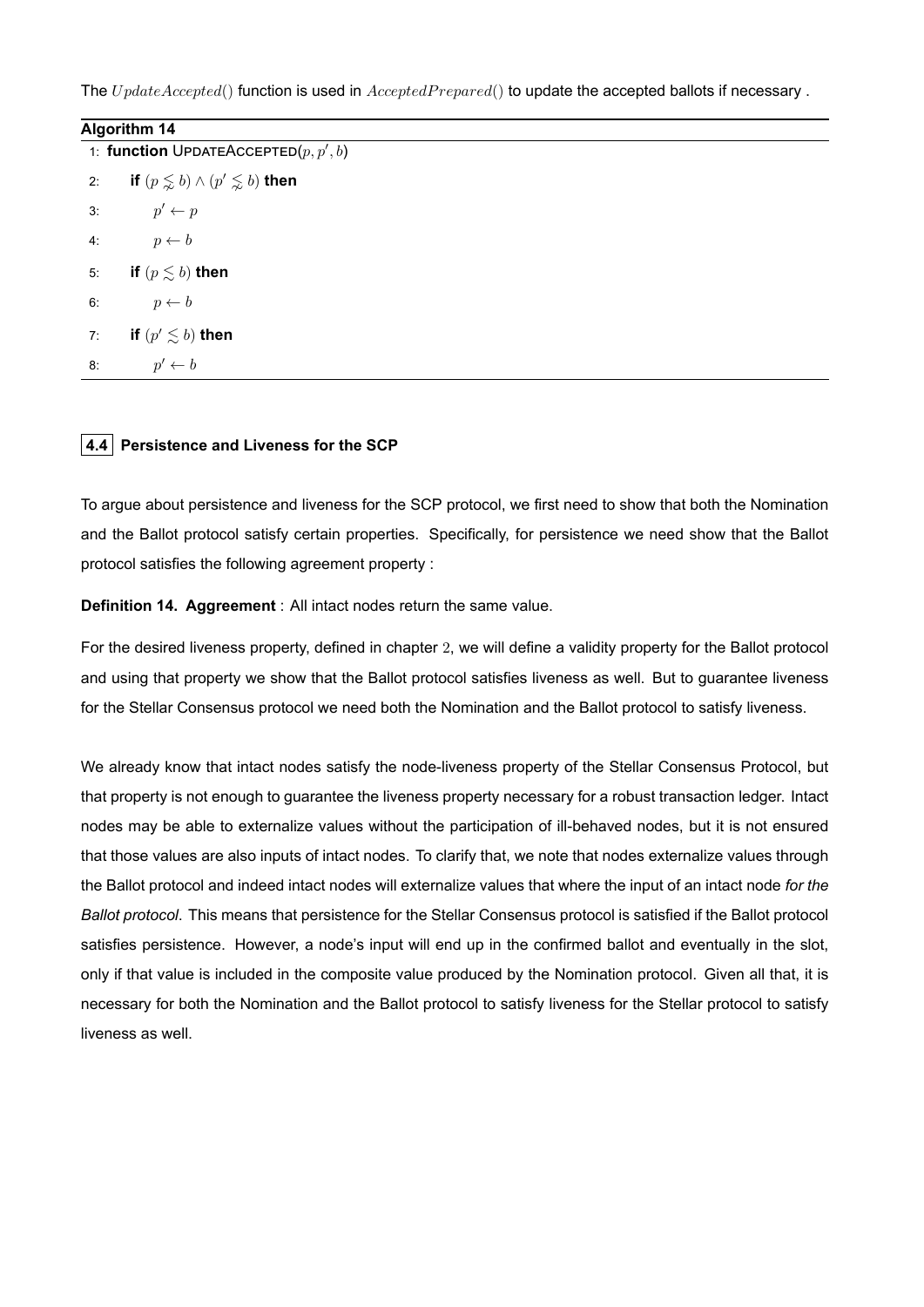### **4.4.1 Persistence for the Ballot protocol**

Our first step is to show that all intact nodes will eventually terminate the protocol.

**Proposition 1.** *Let ⟨V, Q⟩ be an FBAS with quorum intersection. Then all intact nodes in ⟨V, Q⟩ will eventually terminate.*

*Proof.* Let  $\langle V, Q \rangle$  be an FBAS with quorum intersection and  $B \subseteq V$  the set of befouled nodes. By Theorem 2, *B* is a DSet and by the definition of a DSet, either  $B = V$  or  $V \setminus B$  is a quorum in  $\langle V, Q \rangle$ .

If  $B = V$ , then there are no intact nodes in  $\langle V, Q \rangle$  and the proposition holds.

If  $B \subset V$ , then  $V \setminus B$  is a quorum in  $\langle V, Q \rangle$  that contains only intact nodes.

A node *v* terminates when it reaches the *externalize* phase. Every node starts with *φ* = *prepare* and moves to  $\varphi = \text{confirm}$  and then  $\varphi = \text{externalize}$ , following the protocol.

To get from  $\varphi = \text{prepare to } \varphi = \text{con firm}, v$  needs to accept a ballot as prepared, then confirm a ballot is prepared and finally accept a ballot is committed. By the definition of *accept v* needs either a quorum *U*, with  $v \in U$  or a blocking set of  $v$  to accept a statement.

To get from  $\varphi = \text{confirm}$  to  $\varphi = \text{externalize}$ ,  $v$  needs to confirm a ballot is committed. By the definition of *confirm, v* needs a quorum *U* with  $v \in U$  to confirm a statement.

If *v* is intact, then there is such a quorum,  $U = V \setminus B$  and using that quorum, *v* can reach the externalize phase and terminate. Since the Nomination protocol terminates when the Ballot protocol terminates, it follows that all intact nodes will eventually terminate the protocol.  $\Box$ 

**Theorem 4.** Let U be a quorum in a FBAS  $\langle V, Q \rangle$  and  $B \subseteq V$  a set of nodes. Let  $U' = U \setminus B$ . If  $U' \neq \emptyset$ , then  $U'$  is a quorum in  $\langle V,Q\rangle^B$ 

*Proof.* By the definition of a quorum, for every  $v \in U$  there is a  $q \in Q(v)$  such that  $q \subseteq U$ . Since  $U' \subseteq U$ , every  $v \in U'$  has a quorum slice  $q \in Q(v)$  such that  $q \setminus B \subseteq U'$ . Using the *delete* notation, we have that  $\forall v\in U',\ \exists q\in Q^{B}(v)$  such that  $q\subseteq U'$  and because  $U'\subseteq U\subseteq B$  it follows that  $U'$  is a quorum in  $\langle V,Q\rangle^{B}.$ 

**Proposition 2.** *Two intact nodes, in a FBAS ⟨V, Q⟩ with quorum intersection, cannot confirm contradictory statements.*

*Proof.* Let *B* be the set of all befouled nodes. Let  $v_1, v_2$  be two intact nodes and  $a_1, a_2$  two contradictory statements. We assume  $v_1$  confirms  $a_1$  and  $v_2$  confirms  $a_2$ .

By the definition of *confirm*, there exist quorums  $U_1$  and  $U_2$  that confirm  $a_1$  and  $a_2$  respectively. Since  $\langle V, Q \rangle$ has quorum intersection,  $\exists v' \in U_1 \cap U_2$  and  $v'$  confirms both  $a_1$  and  $a_2$ . It follows that  $v'$  is ill-behaved and by Theorem 1 *B* is the intersection of all DSets containing all ill-behaved nodes,  $\Rightarrow v' \in B$ .

By Theorem 2,  $U_1^* = U_1 \setminus B$  and  $U_2^* = U_2 \setminus B$  are quorums in  $\langle V, Q \rangle^B$  that confirm  $a_1$  and  $a_2$  respectively. Because  $B$  is a DSet,  $\langle V,Q\rangle^B$  has quorum intersection, therefore  $U_1^*\cap U_2^*\neq\emptyset.$  Let  $v^*$  be a node in  $U_1^*\cap U_2^*.$  If  $v^*$  was befouled, then  $v^*\in B$ , but  $v^*\in U^*_1=U_1\setminus B\Rightarrow v^*$  is intact. But  $v^*$  confirms  $a_1$  and  $a_2$  which contradicts the definition of intact nodes. $\Box$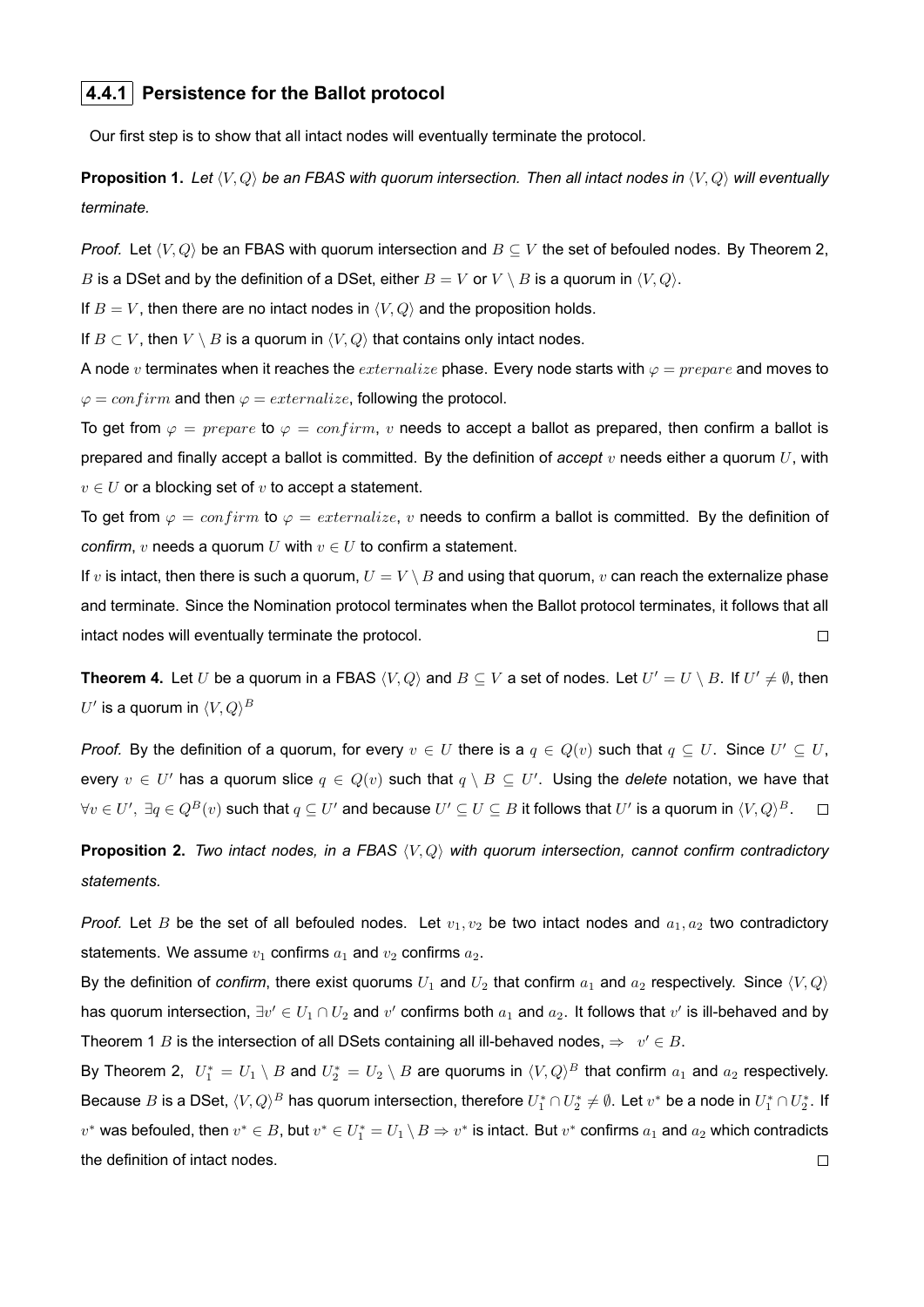If two ballots  $b, b'$  are incompatible  $(b \nsim b')$ , then  $accept(b)$  and  $commit(b)$  are contradictory to  $accept(b')$  and *commit(b ′ )* respectively.

**Theorem 5.** In a FBAS *⟨V, Q⟩*, with quorum intersection, the Ballot Protocol satisfies the agreement property for intact nodes. Specifically, there is a round after which all intact nodes return a ballot with the same value *x*.

*Proof.* Nodes executing the Ballot protocol, return a value *x*, when they have confirmed *commit*(*b*) for a ballot  $b = \langle n, x \rangle$ .

By proposition 2, two intact nodes can't confirm incompatible ballots as committed and by proposition 1, all intact nodes will eventually terminate. It follows that all intact nodes, executing the Ballot protocol will return the same value.  $\Box$ 

**Theorem 6.** In a FBAS *⟨V, Q⟩* with quorum intersection, the Stellar Consensus protocol satisfies the persistence property of a robust transaction ledger.

*Proof.* The theorem follows directly from theorem 5. By theorem 5, all intact nodes that run the Ballot protocol return the same value (agreement property). Given the agreement property and the fact that nodes never delete or overwrite values in a slot, it is easy to conclude that once intact nodes agree on a value, that value is stable and no intact node will ever report a conflicting value for that slot.

 $\Box$ 

### **4.4.2 Liveness for the Nomination and the Ballot protocol**

To examine the liveness property of SCP with first show that the Ballot protocol satisfies that property. Specifically, we show that given a transaction  $tx$  that all intact nodes want to include in the ledger, if  $tx$  is already included in the composite value of an intact node, then  $tx$  will be included in the current slot. For that purpose we define the following property :

**Definition 15. Ballot Validity** : The output returned by an intact node *v* equals the input of some intact node *u*

**Proposition 3.** An intact node only accepts  $prepare(b)$  statements, for ballots  $b = \langle n, x \rangle$  where  $b.x$  is the input *of an intact node.*

*Proof.* Let *v* be an intact node.By Definition 11, *v* accepts  $prepare(h)$  for some ballot *b* if :

- 1. There exists a quorum *U* s.t  $v \in U$  and  $\forall u \in U$ , *u* has either voted for or accepted *prepare*(*b*) A node votes for *prepare*(*b*) if *b.x* is its input.
- 2. Every member of a blocking set of *v* has accepted *prepare*(*b*)

We use induction on the number of rounds *r* to prove the proposition.

For *r* = 1, since condition 2 cannot hold (no node has accepted any statement yet), *v* accepts *prepare*(*b*) only if there exists a quorum *U* s.t  $v \in U$  and  $\forall u \in U$ , *u* has voted for *prepare*(*b*). But *v* votes for *prepare*(*b*) only if *b.x* is *v*'s input. Since *v* is intact the proposition holds.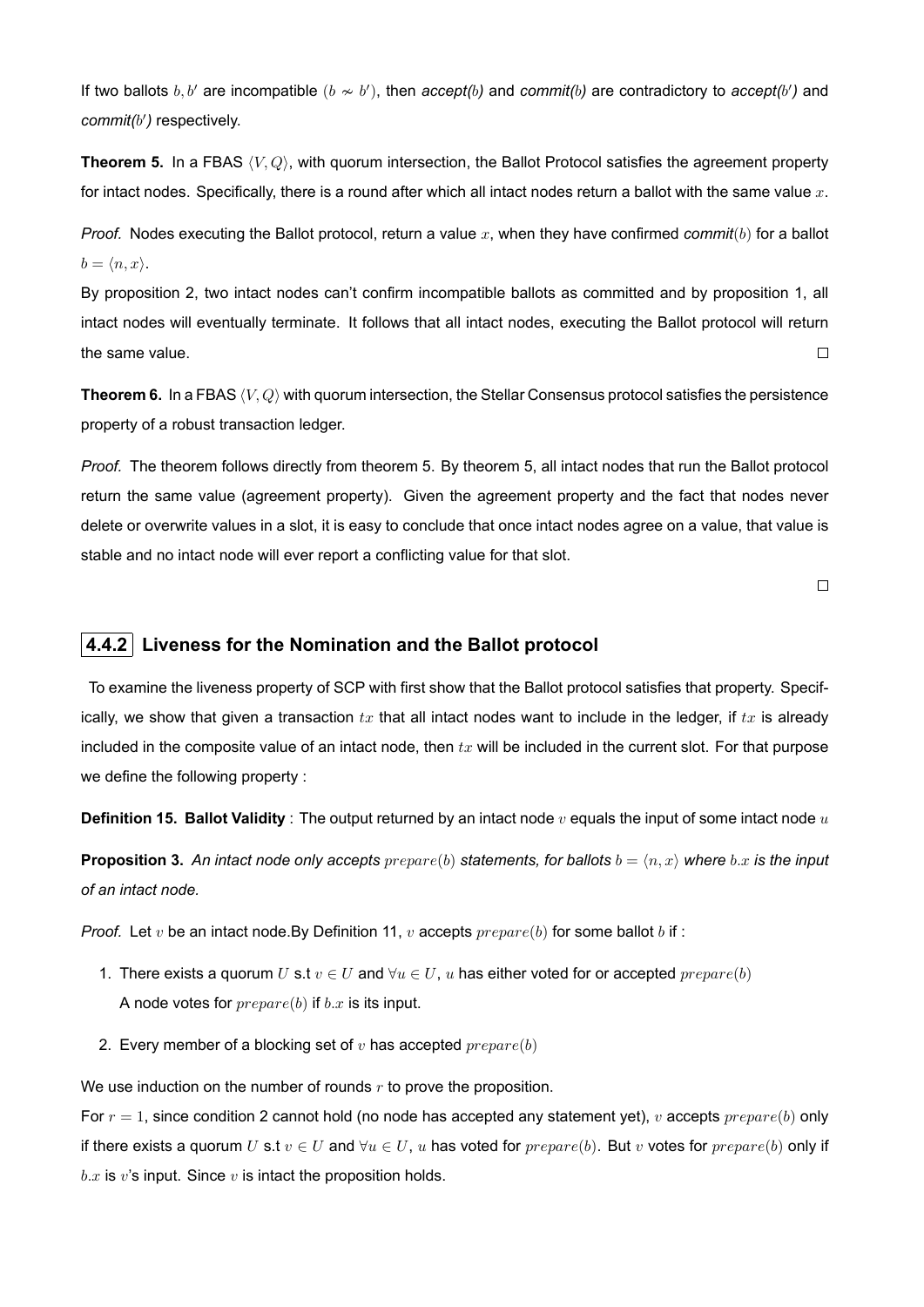We assume that in round *r*, the proposition holds and no intact node has accepted a *prepare*(*b*) statement, where  $b.x$  is not the input of an intact node.

In round  $r + 1$ , *v* accepts  $prepare(h)$  for some ballot *b*. If *v* accepted  $prepare(h)$  through condition 1, then there exists a quorum *U* s.t  $v \in U$  and  $\forall u \in U$ , *u* has either voted for or accepted  $prepare(b)$ . By the inductive hypothesis, it follows that *b.x* is the input of an intact node.

If *v* accepted *prepare*(*b*) through condition 2, then by corollary 1 and the inductive hypothesis it follows that *b.x* is the input of an intact node.  $\Box$ 

**Theorem 7.** In a FBAS *⟨V, Q⟩* with quorum intersection, the Ballot Protocol satisfies the Ballot Validity property for intact nodes.

*Proof.* Nodes executing the Ballot protocol, return a value *c.x*, when they have confirmed *commit*(*c*), for ballot *c*. To prove that the Ballot Protocol satisfies the validity property, we examine the possible values that *c* may carry during the execution of the protocol.

While  $\phi = prepare$ , *c* is the lowest ballot *v* has voted to commit and not accepted an *abort*(*c*). To vote for *commit*(*c*), a node first has to accept *prepare*(*c*) and then confirm *prepare*(*c*). By proposition 3, intact nodes cannot accept *prepare*(*c*), if *c.x* is not the input of an intact node. As a consequence, intact nodes cannot vote for a *commit*(*c*) statement, if *c.x* is not the input of an intact node.

While  $\phi = \text{confirm}, c$  is the lowest ballot for which v has accepted *commit*(*c*) and when  $\phi = \text{externalize}, c$  is the lowest ballot for which *v* has confirmed *commit*(*c*). Since intact nodes cannot vote for *commit*(*c*), if *c.x* is not the input of an intact node, an intact node *v* will only have ballots carrying the input of intact nodes reaching the *externalize* phase in his execution of the protocol.

 $\Box$ 

The Nomination Protocol has the following properties :

1. Intact nodes can produce at least one candidate value.

Property 1 is achieved because nominate statements are *irrefutable*. Nodes never vote against nominating a particular value and until the first candidate value is confirmed, intact nodes can vote to nominate any value.

- 2. At some point, the set of possible candidate values stops growing. Property 2 is ensured because once each intact node confirms at least one candidate value, which will happen in a finite amount of time, no intact node will vote to nominate any new values.
- 3. If any intact node considers *x* to be a candidate value, then eventually every intact node will consider *x* to be a candidate value.

Property 3 follows directly from proposition 2

**Theorem 8.** In a FBAS *⟨V, Q⟩*, with quorum intersection, there is a round after which all intact nodes will have the same composite value.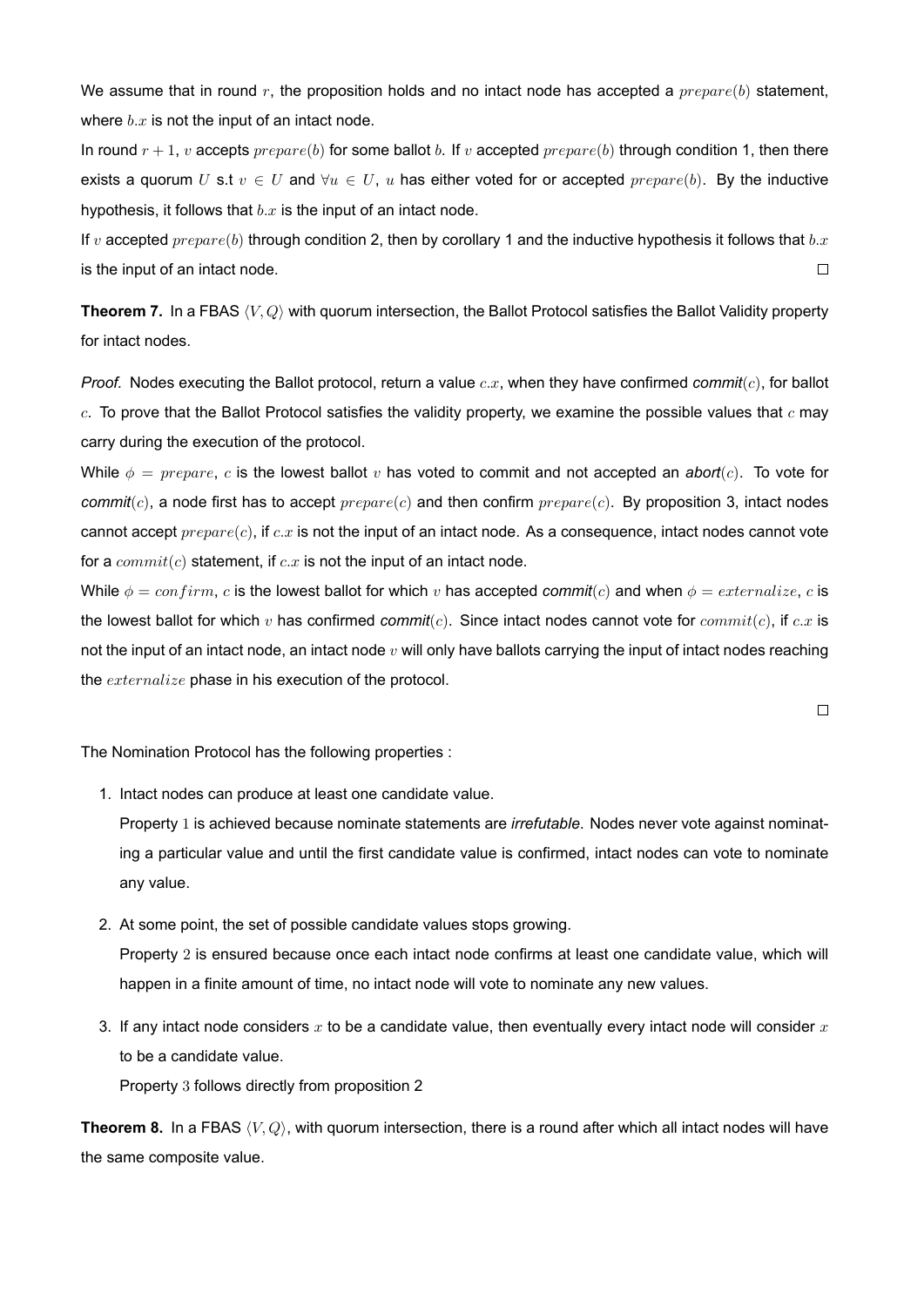*Proof.* The theorem follows directly from the three properties of the nomination protocol. Each intact node will only ever vote to nominate a finite number of values. In the absence of ill-behaved nodes, intact nodes will converge on the same set of candidate values. Ill-behaved nodes may delay this convergence by introducing new values, which for a period of time *may be candidates at some but not all intact nodes.* Such values will need to have garnered votes from well-behaved nodes, which limits them to a finite set. Eventually, ill-behaved nodes will either stop perturbing the system or rum out of new candidate values to inject, in which case intact nodes will converge.  $\Box$ 

We now need to examine whether the Nomination protocol satisfies liveness as well. To do that we make the following observations :

By theorem 8, we know that eventually all intact nodes will have the same composite value, which means all intact nodes will have the same set of candidate values *Z*, since the *combine*() function that produces the composite value is deterministic. Furthermore, by theorem 6 we know that the output returned by an intact node *v* equals the input of some intact node *u* (Ballot validity).To argue about liveness of the Nomination protocol, we need to examine the values that are included in the composite value.

Let *x* be the input value of a node *v*. Then obviously *x* can be included in the composite value of *v* if and only if  $v_0 = v$ , since in any other case x will never be introduced in the protocol. In a FBAS with quorum intersection, if all intact nodes want to include the same transaction  $tx$  to the ledger and for every intact node  $v$ , it holds that  $v_0 = v$ , then there is a quorum consisting only of intact nodes and using that quorum, intact node will include *tx* in the composite value. Unfortunately, that is not possible.

**Proposition 4.** *In a FBAS ⟨V, Q⟩, with quorum intersection, not all input values of intact nodes can be included in the composite value.*

*Proof.* Let  $\langle V, Q \rangle$  be an FBAS with quorum intersection and  $B \subseteq V$  the set of befouled nodes.By Theorem 1, *B* is a DSet.

If  $B = V$ , then there are no intact nodes in  $\langle V, Q \rangle$  and the proposition holds.

If *B ⊂ V* , then *U* = *V \ B* is a quorum in *⟨V, Q⟩* that contains only intact nodes. It follows that for every intact node *v* there is a quorum slice  $q \in Q(v)$  that only contains intact nodes  $(q \subseteq U)$ . Then for every round *r*,  $neighbors(v,r) = \{v' \mid G_i(C_1,r,v') < h_{max} \cdot weight(v,v')\}$  will contain an intact node.

We assume that for every intact node  $v_0 = v$  and let *v* be the intact node with minimum *priority*(0, *v*) among intact nodes. Since for every round  $r$ ,  $neighbors(v, r)$  will contain an intact node, there is an intact node  $u \in$  $neighbors(v, 0)$ . But *v* has minimum  $priority(0, v_1)$  among intact nodes, hence  $priority(0, v)$  <  $priority(0, u)$ . Then *v*'s leader for  $r = 0$  must be *u* which contradicts the hypothesis.  $\Box$ 

We now need to explore when the input of an intact node is included in the composite value.

Let x be the input value of an intact node v. We assume that  $x \in Z_n$ . Then there is a quorum U that confirms the statement  $accept(x)$ . Every node in  $U$ , at some point during the execution of the protocol accepted  $x$ . It must hold that every node in *U* is well-behaved. If there was an ill-behaved node in *U*, then he would try to prevent *x* from being confirmed, by not claiming to accept it. It follows that *∀u ∈ U, u* is well-behaved.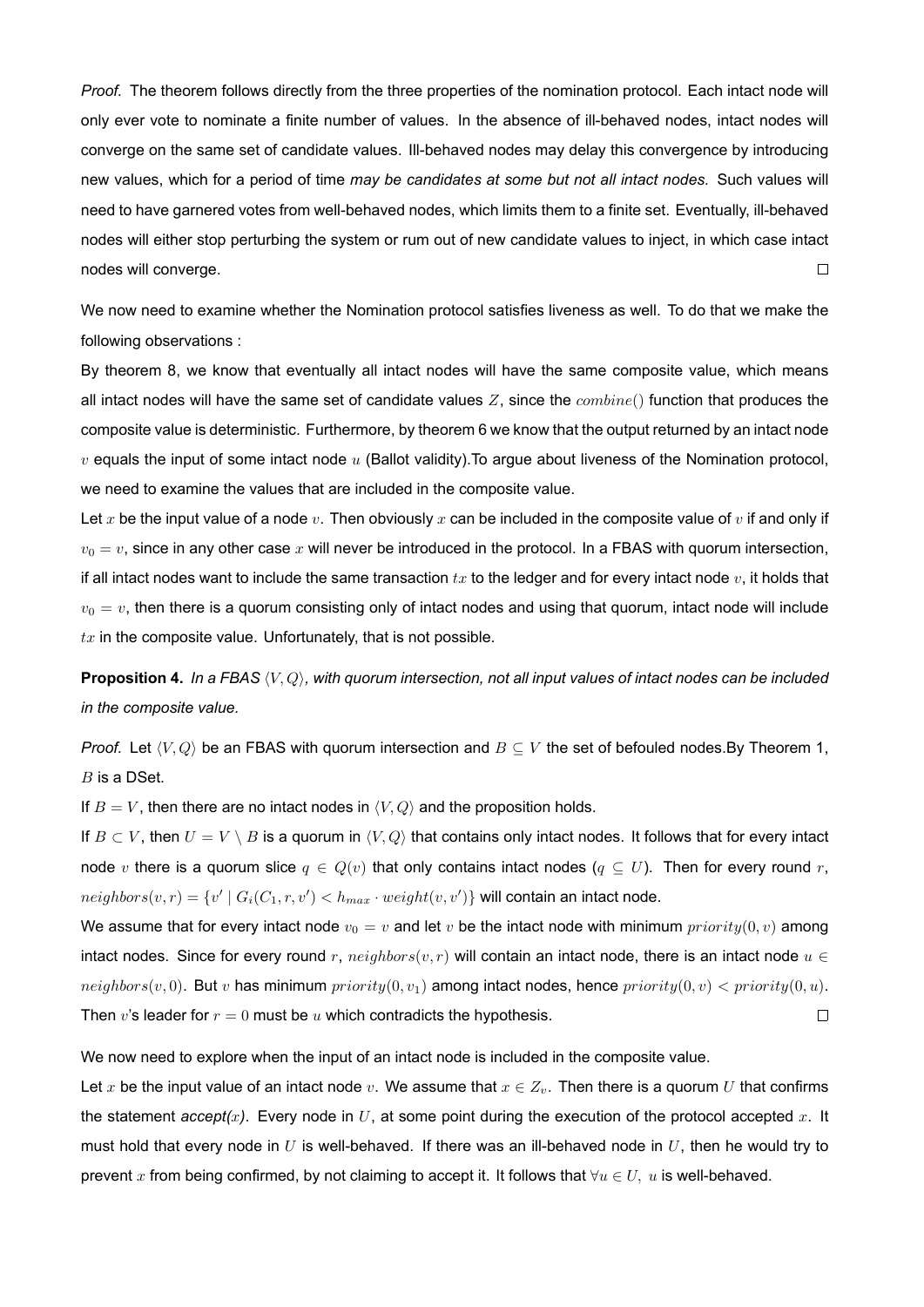By the definition of *accept* every node *u* in *U* either voted *x* or there was blocking set of *u* claiming to accept x. We examine the first node that accepts x. Let that node be  $v'$ . Since  $v'$  is the first node to accept  $x, v'$  can only accept *x* by condition 1, hence there is a quorum *U ∗* that ratifies *x*. If *U <sup>∗</sup>* contains an ill-behaved node once again, that node will try to prevent *x* from being accepted, by not voting for it. Hence, *U <sup>∗</sup>* can only contain well-behaved nodes. Since those nodes voted for *x* it must hold that they either had *v* as leader in some round *r*, or they had a leader that followed *v* in a previous round and no ill-behaved node was their leader between that round and round r. By theorem 8, we know that since  $x \in Z_v$  and  $v$  is intact, eventually x will be included in the *Z* set of all intact nodes.

#### **Remark :**

Liveness for the Nomination protocol depends on the quorum slices of intact nodes and their leaders in every round. The following example helps to clarify that.

#### LIVENESS WITH HIGH PROBABILITY

Let *⟨V, Q⟩* be a FBAS that has no ill-behaved nodes and *∀v ∈ V, V ⊆ Q*(*v*). Since the *priority*() function is the same for all nodes and every node trusts every other node in *V* it follows that for every round *r* there will be one common leader for all the nodes.

Let  $v$  be the leader for  $r = 0$ . Then  $x_v$  ( $v$ 's input) will be the only value introduced to the protocol. But to have  $x<sub>v</sub>$  in the composite value, there must be at least one more round that  $v$  is the leader.

The probability that a node is the leader in round  $r$  is  $p_l = \frac{1}{n}$ .

The probability that a node is not the leader in rounds 1 to *n* is  $p_{notLeder} = (\frac{n-1}{n})^{n-1}$ . Then the probability that a node is leader in at least one of the rounds  $1, 2, ..., r$  is  $p = 1 - (\frac{n-1}{n})^{n-1} \longrightarrow_{n \to \infty} 1 - \frac{1}{e}$ .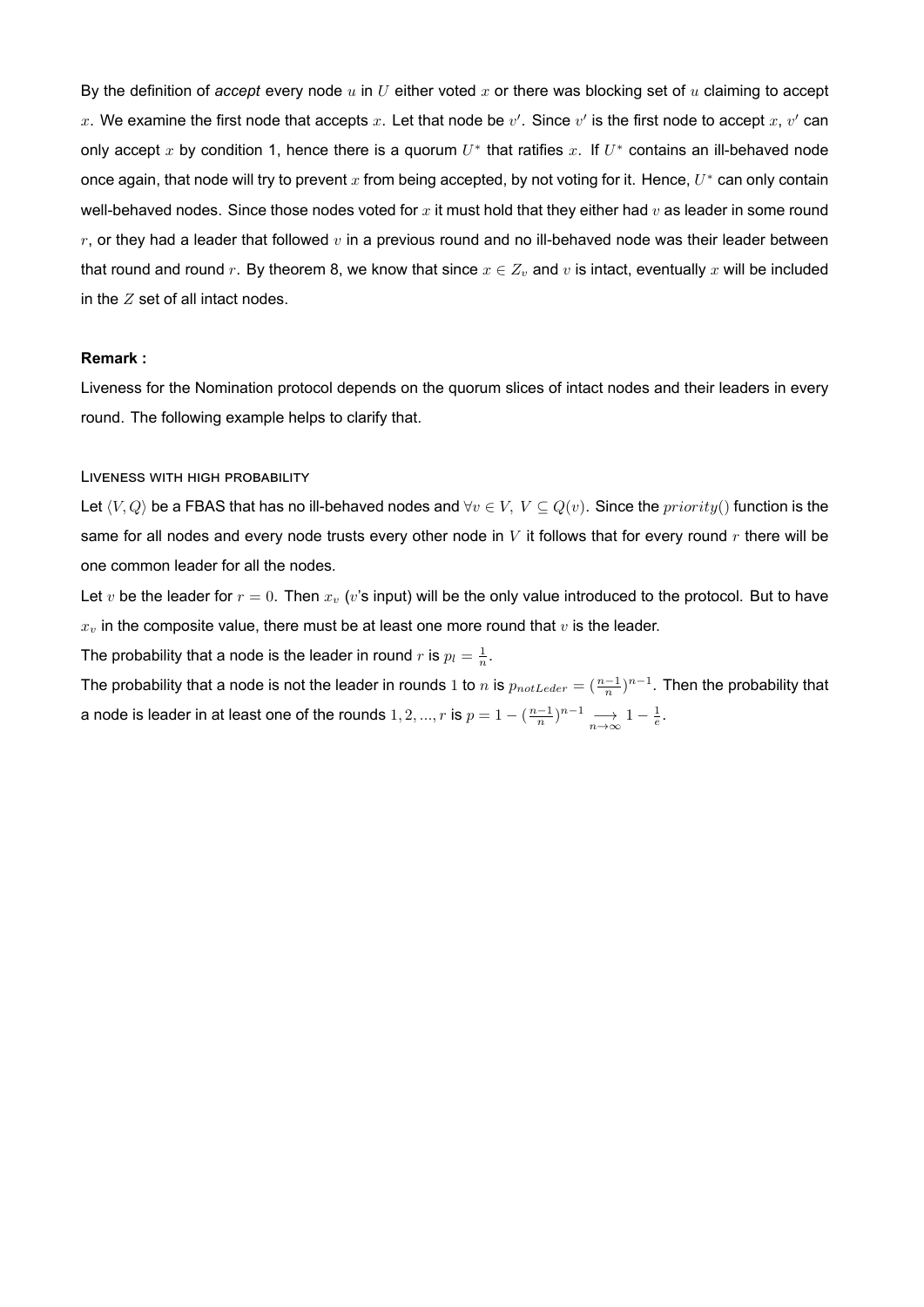### **Chapter 5**

## **Conclusion**

### **5.1 Summing up**

The protocols we studied maintain a ledger of transactions, divided in slots. Every slot stores a block of transactions, those that the nodes agreed on while executing the protocol for that specific slot. In the beginning of this thesis we defined the notion of *robust transaction ledger* and the properties a protocol needs to satisfy to implement such a ledger. We also determined the execution model under which we would study our consensus protocols. The protocols were contemplated under an environment *Z* that generates all the nodes that run a protocol Π and the adversary *A* and a controller *C*. Together (*Z, C*) are responsible for the execution of the protocol. The necessary functionalities for the model are the "Diffuse" and the "Key registration" functionality.

Under that model we first examined the Raft protocol and showed that indeed, Raft implements a robust transaction ledger. The protocol is separated in two parts *Leader election* and *Log replication*. Nodes first elect a leader, using the *LeaderElection*() function. A node is elected leader if there is a majority of nodes that vote for him. After the leader is elected, nodes continue with the *LogReplication*() function. It is the leader's job to service client requests and ensure that there are no inconsistencies between his log and the logs of follower nodes. Raft enjoys several properties that combined guarantee the persistence and liveness property of a robust transaction ledger, given that there is a majority of honest nodes.

We proceeded by presenting the Stellar Consensus protocol. We analysed both the Nomination protocol and the Ballot protocol, Stellar's components. The Nomination protocol takes nodes inputs and produces a composite value that is then used as input for the Ballot protocol. We showed that the Ballot protocol satisfies both persistence and liveness. Since the Ballot protocol satisfies persistence we concluded that the Stellar Consensus protocol satisfies persistence as well. However, for liveness with need both of Stellar's components to satisfy the property to in order for Stellar to have the property. Liveness for the Nomination protocol depends on the intact nodes' quorum slices and their leaders for every round.

30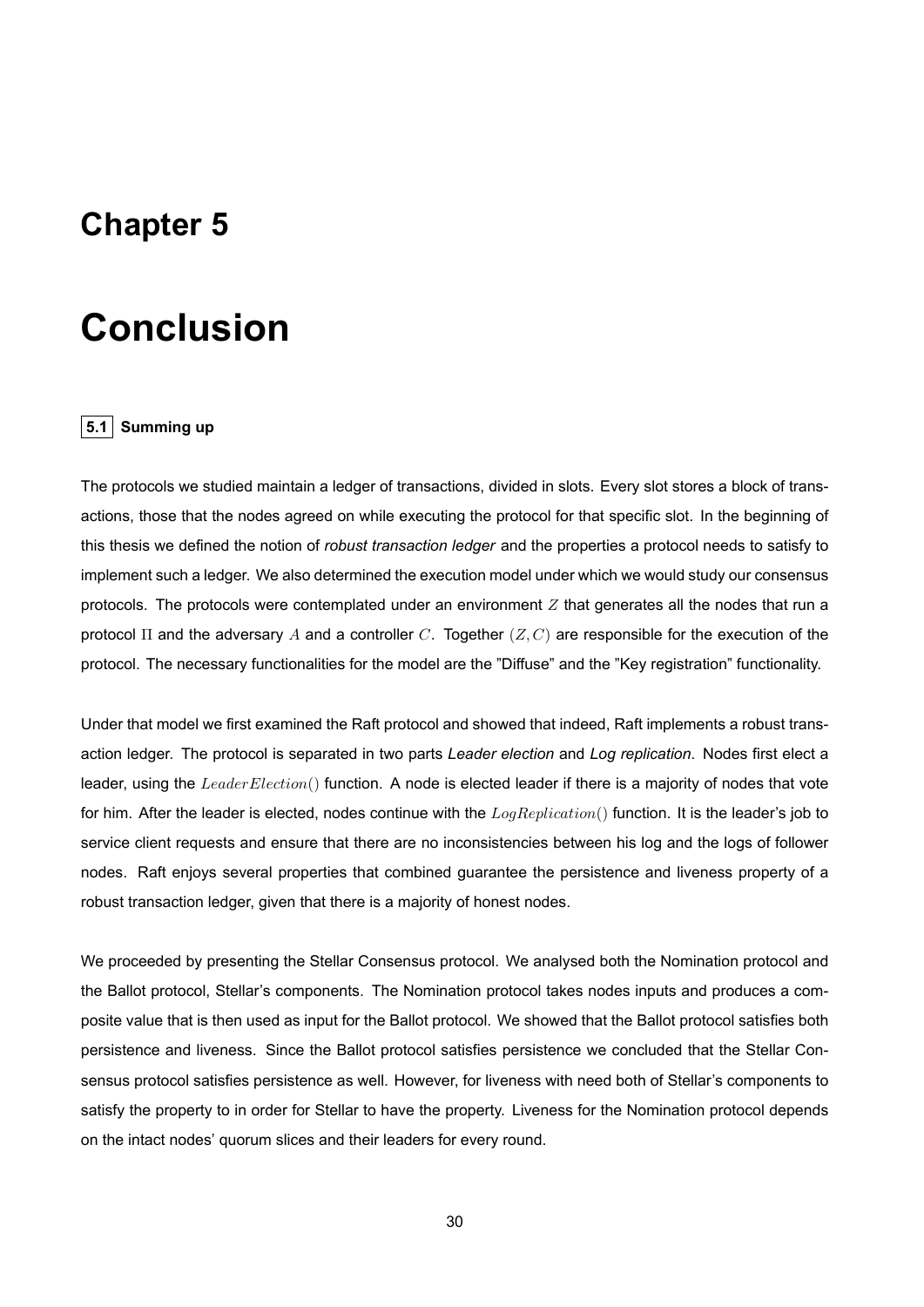### **5.2 Future work**

An obvious next step is to examine the conditions under which the Nomination protocol is guaranteed to have liveness. Since in a FBAS *⟨V, Q⟩*, with quorum intersection, not all input values of intact nodes can be included in the composite value, we step to that end is to examine the conditions that quorum slices and leaders need to comply with, so that the Nomination protocol satisfies a validity property such as the following :

**Definition 16. Nomination Validity :** At least one input value of an intact node will end up in the composite value.

In the paper *In Search of an Understandable Consensus Algorithm* [4], there is section devoted to cluster membership changes. Specifically, a "joint consensus" mechanism is proposed to deal with changes. Joint consensus works by combining both old and new configurations. Any node from either configuration can be leader and for agreement majorities from both configurations are required. In such a situation we need to explore whether the protocol maintains both persistence and liveness.

All our conclusions concerning the SCP, are also made under the assumption, that quorums and by extension quorum slices remain the same between rounds during the execution of both protocols. However, since nodes may stop participating in the protocol, in reality quorums may change between rounds. Once again we need to explore whether the protocol maintains its properties under reconfiguration and furthermore if a mechanism similar to that of "joint consensus" proposed in Raft, could be used in the SCP protocol to move from one version of the network to another.